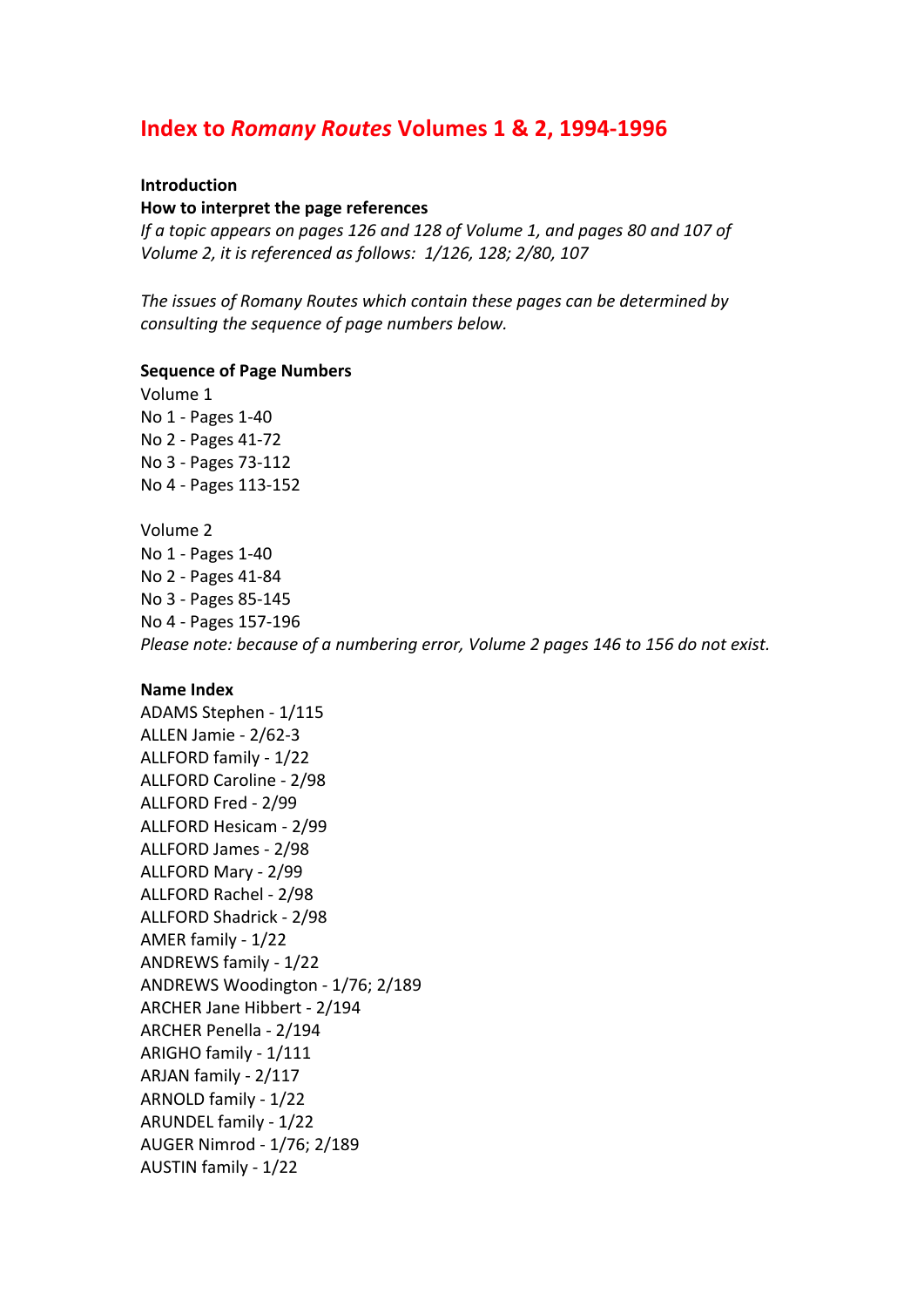AYRES/AYERS family - 1/22, 46, 59, 82, 94; 2/16, 79-82 AYRES/AYERS Albert - 2/16 AYRES/AYERS Alice - 1/126, 131; 2/79 AYRES/AYERS Aligal - 2/163 AYRES/AYERS Anslow - 1/47 AYRES/AYERS Athalia - 1/47, 84 AYRES/AYERS Betty - 2/164 AYRES/AYERS Billy - 2/16 AYRES/AYERS Blackberry - 2/167 AYRES/AYERS Britannia - 1/47 AYRES/AYERS Celia - 2/163 AYRES/AYERS Charlotte - 2/164, 166 AYRES/AYERS Cinderella - 1/47 AYRES/AYERS Clementina - 1/47 AYRES/AYERS Dangerfield - 1/47 AYRES/AYERS Dotia - 1/47 AYRES/AYERS Edward - 1/126; 2/79, 98, 164, 167 AYRES/AYERS Elias - 1/10 AYRES/AYERS Elijah - 1/47 AYRES/AYERS Elizabeth - 2/98 AYRES/AYERS Emily - 1/9-10; 2/98 AYRES/AYERS Emma - 1/10; 2/165 AYRES/AYERS Gentilia - 1/47 AYRES/AYERS George - 1/82, 84 AYRES/AYERS Henry - 1/10; 2/163, 165 AYRES/AYERS Horace - 1/10, 47; 2/166 AYRES/AYERS Jane Matilda - 1/47 AYRES/AYERS Jessie - 2/98 AYRES/AYERS Johnny - 1/131 AYRES/AYERS Laura - 2/98 AYRES/AYERS Leila - 1/47 AYRES/AYERS Lily - 2/167 AYRES/AYERS Major - 1/47, 82; 2/165, 167 AYRES/AYERS Mary - 2/164 AYRES/AYERS Mary Ann - 1/10, 130 AYRES/AYERS Matilda - 1/10-11 AYRES/AYERS Maurice - 1/47 AYRES/AYERS Millie - 2/163, 165 AYRES/AYERS Nehemiah - 1/47 AYRES/AYERS Nelson - 1/47 AYRES/AYERS Neptune - 1/47 AYRES/AYERS Nipton - 1/47 AYRES/AYERS Noah - 1/47 AYRES/AYERS Oliver - 1/47 AYRES/AYERS Onslow - 1/46, 47, 82 AYRES/AYERS Paul - 1/10-11, 126; 2/79, 98, 165 AYRES/AYERS Penelope - 1/10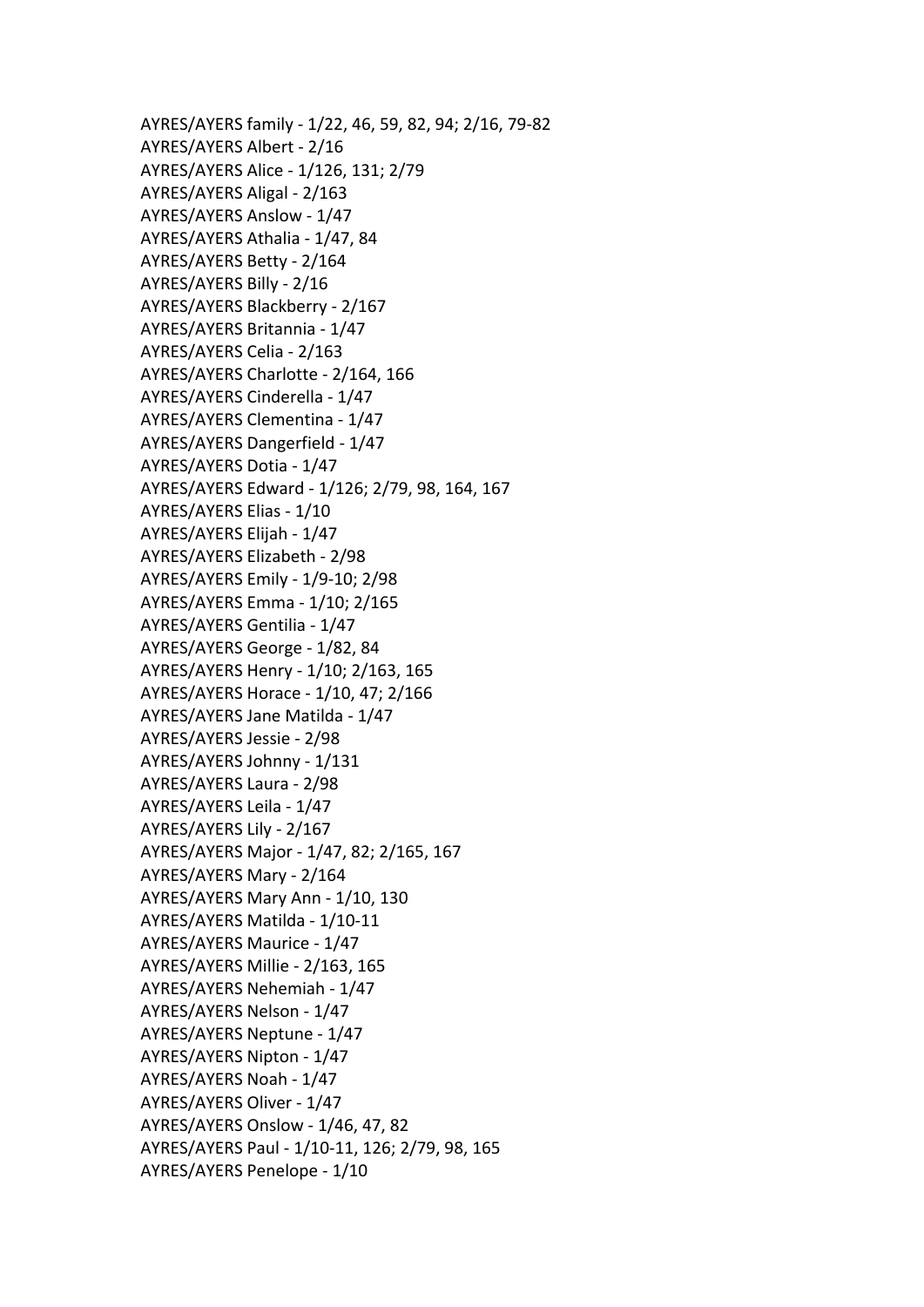AYRES/AYERS Phenia - 1/47 AYRES/AYERS Phoebe - 1/130 AYRES/AYERS Polly - 2/164 AYRES/AYERS Rosanna - 1/82, 84 AYRES/AYERS Sabina - 1/47 AYRES/AYERS Sampson - 1/47 AYRES/AYERS Samuel - 1/10-11, 46-47, 83, 127, 130; 2/80 AYRES/AYERS Selby - 1/47 AYRES/AYERS Silvanus - 1/47 AYRES/AYERS Sylbe/Sylbia - 1/47; 2/16 AYRES/AYERS Tryphena - 1/47 AYRES/AYERS Unity - 1/61; 2/98 AYRES/AYERS Urania - 1/47 AYRES/AYERS Vanus - 1/47 AYRES/AYERS W - 1/126; 2/79 BACHELOR family - 1/6 BACON family - 1/22 BAGLEY Priscilla - 1/76; 2/188 BAILEY family - 1/22 BAILEY Joseph - 1/110 BAKER family - 1/22, 116 BAKER Betsy - 1/61 BAKER George - 1/133 BAKER Lenda - 1/133 BALLS family - 1/22 BARBER family - 1/22 BARKER family - 1/22 BARNEY family - 1/82 BARNEY Ali - 2/31 BARNEY Amberline - 1/61 BARNEY Brittania - 1/61 BARNEY Dangerfill - 1/61 BARNEY Henry - 1/61; 2/32 BARNEY Joey - 2/31 BARNEY Liza - 2/32 BARNEY Rhoda - 1/61 BARTON family - 1/22 BARTON Ann - 2/128 BARTON Jane - 2/127 BARWICK Mrs J - 2/136 BARWICK Thomas - 2/136 BASSITT family - 1/22 BATCH George - 1/109 BATCH Mary - 1/109 BATTY Annie - 2/50 BATTY Evelyn - 2/50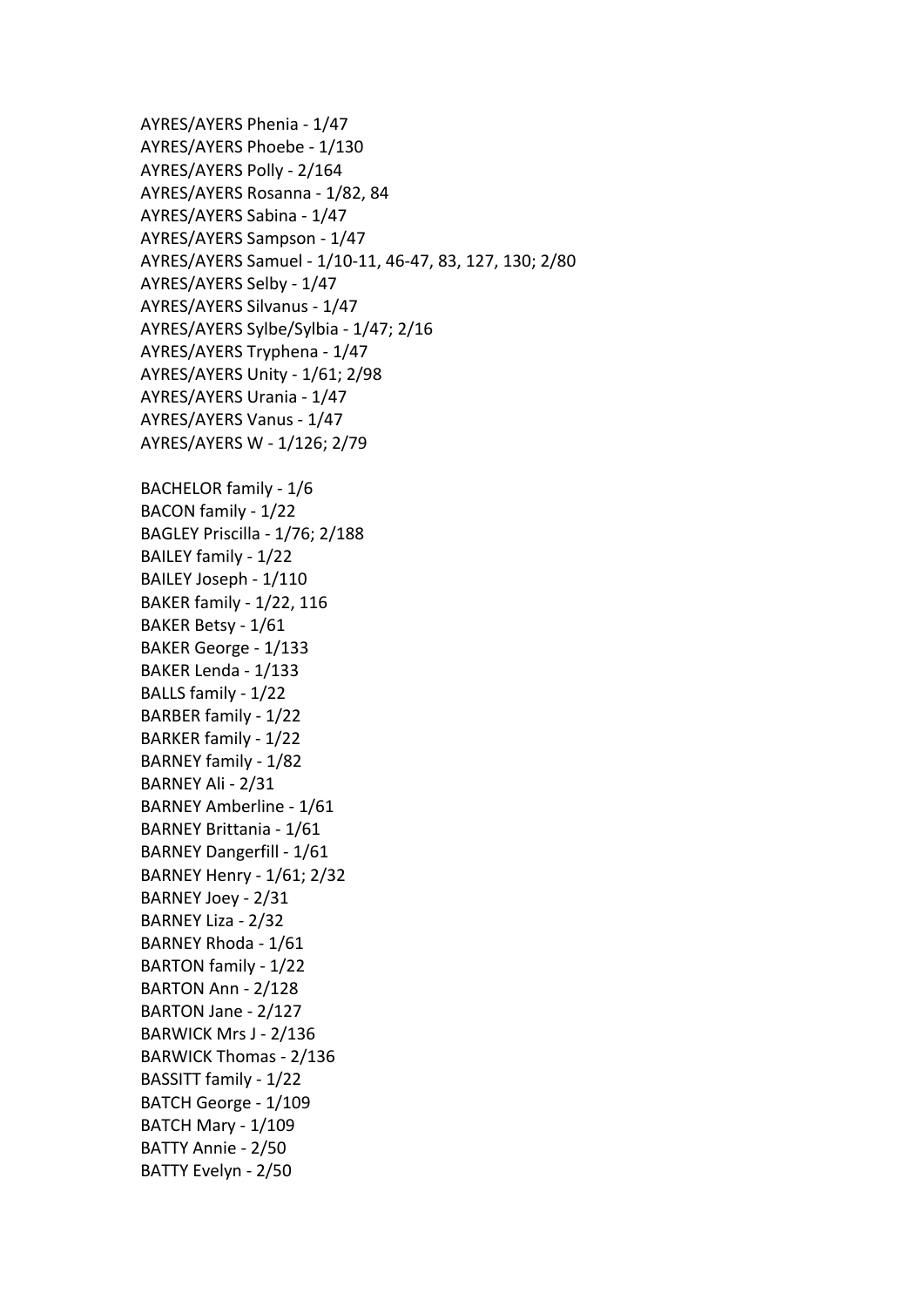BAVERS Mary - 1/61 BEANEY/BEENEY family - 1/22 BEANEY/BEENEY Charity - 1/12 BEANEY/BEENEY John - 1/12; 2/4 BEANEY/BEENEY Phoebe - 1/12 BECKETT Charlotte - 1/11, 119; 2/165 BECKETT George - 2/165 BECKETT Joe - 1/9, 11, 119; 2/164-5 BELLDON family - 1/22 BENHAM family - 1/23 BENNETT Sarah Jane - 1/107 BENNETT Sarah Maria - 2/22 BERRY family - 1/23 BEST family - 1/23 BIBBY family - 1/23 BIBFORD family - 1/23 BIGNALL family - 1/116 BILLSTON family - 1/23 BIRCH Charlotte - 1/11, 119 **BIRCH Emma - 2/165 BIRCH Tom - 1/119** BLACK family - 1/23, 74 BLACK Alice - 2/32 BLACK Caroline - 2/31, 32 BLACK Edward - 2/31 BLACK Elizabeth - 2/32 BLACK Freda - 1/130-1; 2/31, 32, 43 BLACK Jaynie - 2/32 BLACK Kathleen - 1/30: 2/32 BLACK Leonard - 2/32 BLACK Liza - 2/32 BLACK Minnie - 2/32 BLACK Oliver - 2/32 BLACK Samuel - 2/32-3 BLACK Teddy - 2/31-4 BLACK Walter Edward - 2/31-2 BLACK William - 2/32 BLYTH(E) family - 1/4 BOND Alf  $- 1/22$ BOND Annie - 1/22 BOOTH family - 1/32 BOOTH Kenneth - 1/95 BOOTH Pennie - 1/95 BOOTH Robbun - 1/18 BOOTH Ronnie - 1/34 BOSS family - 1/59, 94, 96, 111; 2/89, 140 BOSUP family - 1/23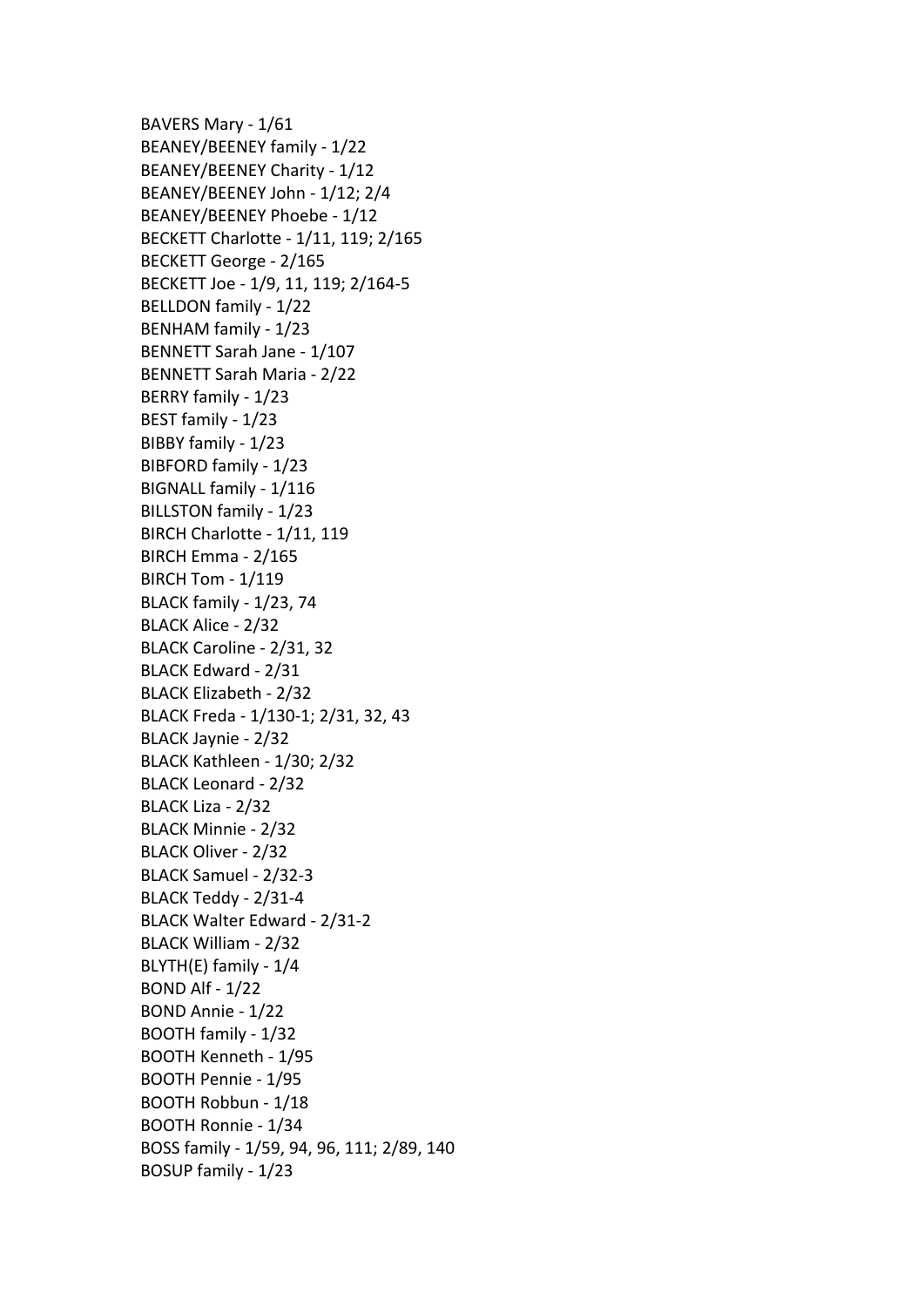BOSWELL family - 1/32, 48, 59, 94, 96, 111, 116, 147-8; 2/8, 89, 140, 185 BOSWELL Aberalda - 1/149 BOSWELL Bruce - 2/124 BOSWELL Byron - 2/124 BOSWELL Caroline - 1/150 BOSWELL Catherina - 1/149 BOSWELL Catherine Ann - 1/48 BOSWELL Dick - 1/48 BOSWELL Edward - 2/131 BOSWELL Elizabeth - 1/149 BOSWELL Ellen - 2/112, 114, 116 BOSWELL Eva - 1/150 BOSWELL Fred - 2/135 BOSWELL Gordon - 1/17 BOSWELL Harry - 2/186 BOSWELL Henry - 2/68 BOSWELL Israel - 1/48 BOSWELL Kenneth - 1/95 BOSWELL Kitty - 1/48 BOSWELL Lementasia - 2/114 BOSWELL Marina - 1/150 BOSWELL Mary - 2/114 BOSWELL Mary Ann - 1/150 BOSWELL Osrey - 1/150 BOSWELL Pavenit - 1/150 BOSWELL Pennie - 1/95 BOSWELL Riley - 2/112, 114-5 BOSWELL Rina - 1/35 BOSWELL Sally - 1/48 BOSWELL Savaina - 1/48 BOSWELL Shadrach - 1/50 BOSWELL Sidney - 2/114, 116 BOSWELL Silerthian - 1/149 BOSWELL Silvester - 2/124, 125 BOSWELL Silvester Gordon - 2/125 BOSWELL Thomas - 2/173 BOSWELL Tom - 2/135 BOSWELL Trafalgar - 2/124, 182 BOSWELL Tyso - 2/138-9 BOSWELL Vancy - 2/112, 114-5 BOSWELL Wallis - 2/124 BOSWELL William - 2/114 BOSWELL Yui - 1/48 BOWERS family - 1/22, 82, 127, 130; 2/80, 82 BOWERS Alfred - 1/126; 2/79 BOWERS Arthur - 1/11, 128-9; 2/17 BOWERS Edward - 1/10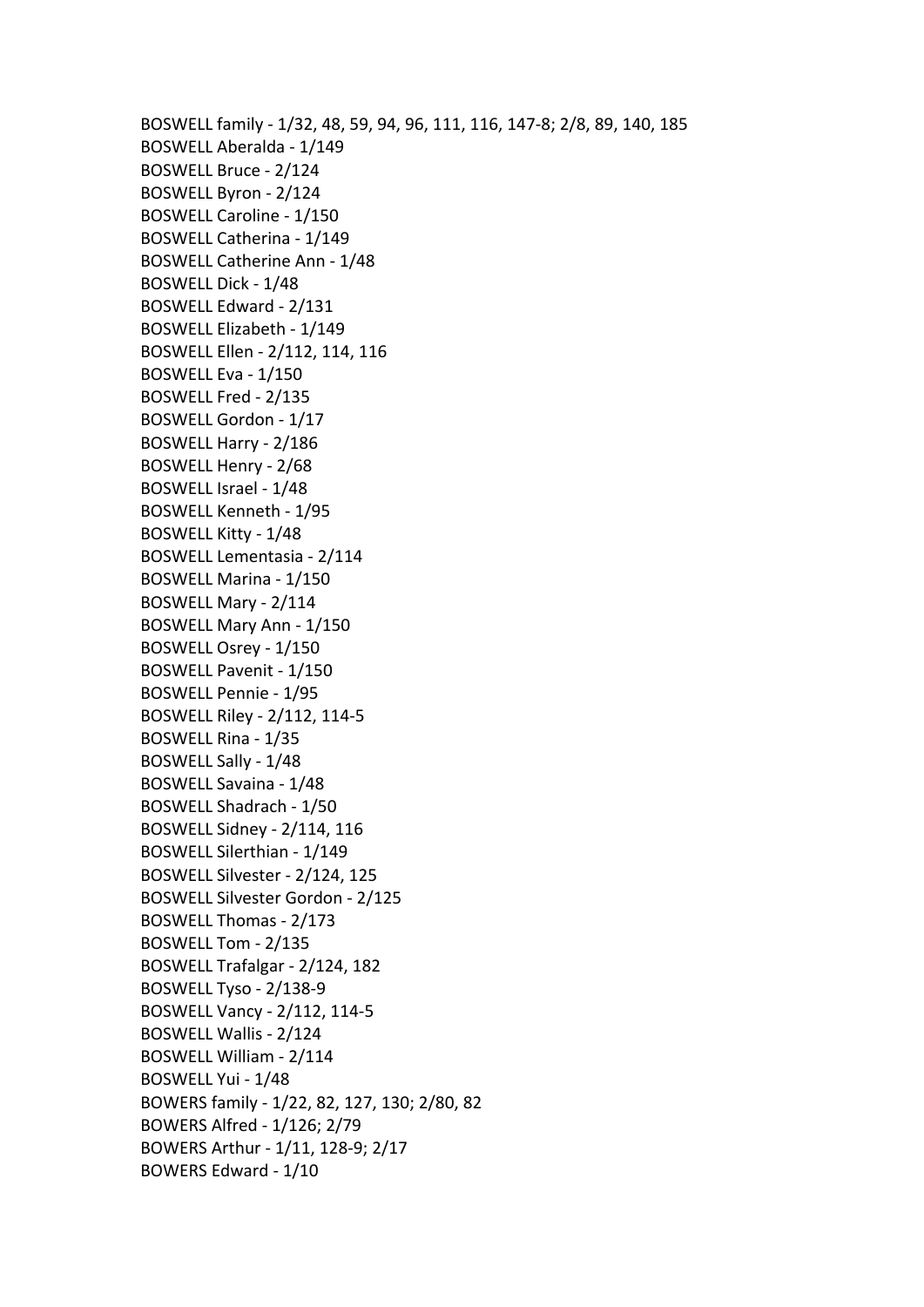BOWERS Emma - 1/10 BOWERS Fred Henry - 2/167 BOWERS Georgina - 1/10 **BOWERS Giles - 1/11, 46** BOWERS Goliath - 1/10 BOWERS Henry - 1/119 BOWERS Horace - 1/10 BOWERS Jane - 1/11 BOWERS Lucy - 1/61 BOWERS Matilda - 1/10-11 BOWERS Robert - 1/128-9 BOWERS Samuel - 1/10 BOWERS William - 1/10 BOWLS/BOWELS family - 1/23 BOWMAN Mrs A - 2/136 BRADDOCK family - 1/94 BRAZIL family - 1/22, 116 BRIDGES James (Jim) - 1/16 BRIDGES Joyce Caroline - 1/16 BRINKLEY family - 1/148 BRISTOW family - 1/22 BRITTON family - 1/22 BROAKES family - 1/22 BRONGER family - 1/22 BROOK(S) family - 1/22 BROWN family - 1/22, 111 BROWN Ann - 1/12 BROWN Benjamin - 1/12 BROWN Black Bud - 1/78 BROWN Black Sandy - 1/78 BROWN Cox - 1/78 BROWN Dixie - 1/131 BROWN Eany - 1/78 BROWN Francis - 1/78 BROWN Fright Fue - 1/78 BROWN Harriet - 1/78 BROWN Joseph - 1/12 BROWN Misty - 1/78 BUCK family - 1/74 BUCKLAND family - 1/82, 94, 111, 145, 147; 2/185 BUCKLAND Abraham - 1/81, 125; 2/10 BUCKLAND Alice - 2/58-60 BUCKLAND Ann - 2/128 BUCKLAND Bella - 1/145 BUCKLAND Britannia - 2/57 BUCKLAND Doctor - 2/56 BUCKLAND Edward George - 2/58-60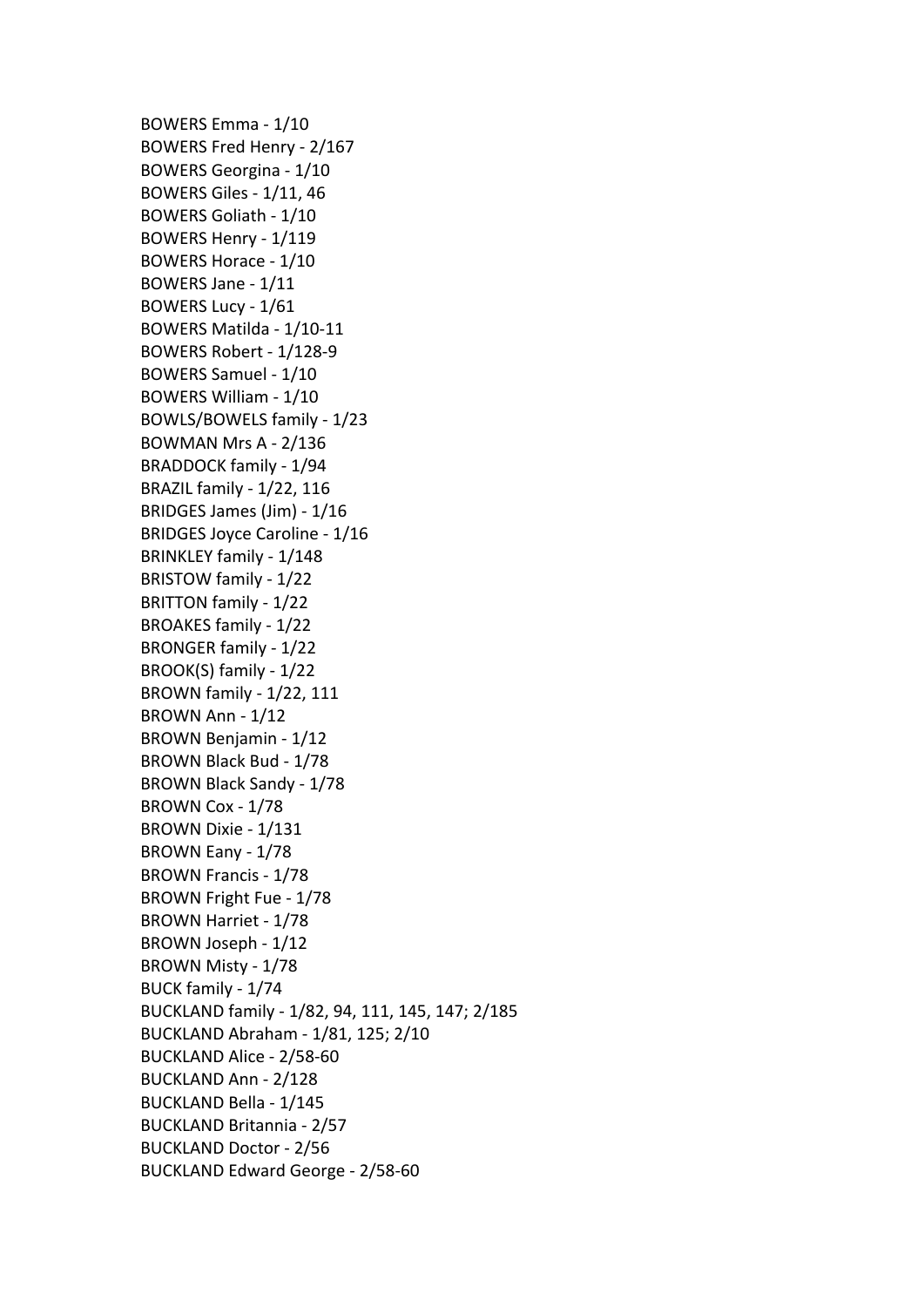BUCKLAND Eliza - 2/58 BUCKLAND Freedom - 2/56-7 BUCKLAND Jabez/Jacob - 2/56-60, 141 BUCKLAND Jack - 2/58 BUCKLAND Joseph - 2/56, 128 BUCKLAND Liberty - 2/56 BUCKLAND Lydia - 2/58 BUCKLAND Mary - 2/56 BUCKLAND Penelope - 2/56 BUCKLAND Rebecca - 2/57 BUCKLAND Roger - 2/128 BUCKLAND Sinfai - 1/31 BUCKLAND Ted - 2/58-60 BUCKLAND Timothy - 2/56-7, 128 BUCKLAND Tryphena - 2/56 BUCKLAND Uiazhena - 2/57 BUCKLAND Zena - 2/57 BUCKLE John - 1/99 BUCKLEY family - 1/22, 116, 127; 2/80 BUCKLEY Emily - 1/109 BUCKLEY Oratio Nelson - 1/109 BUD family - 1/22 **BULL family - 1/22, 82** BULL Freddie - 2/32 BULL Jaynie - 2/32 BULL Mary Ann - 2/3 BURGESS family - 1/22 BURNS family - 1/22 BURNSIDE family - 1/74 BURRETT Henry - 1/109 BURRETT Lydia - 1/109 BURRETT Priscilla - 1/109 BURRETT Sushannah - 1/109 **BURTON** family - 1/94, 111 BUTLER family - 1/48 CAMFIELD Edward - 2/175 CAMFIELD Sarah - 2/175 CAMFIELD Tamar - 2/175 CARTER family - 1/22 CARTER Rosina - 1/133 CARTER Zipporah -  $1/76$ ;  $2/189$ CARTON Edward - 2/127 CHAMBERS family - 1/116 CHANDLER Elizabeth - 2/129 CHAPMAN family - 1/22 CHEESEMAN family - 1/22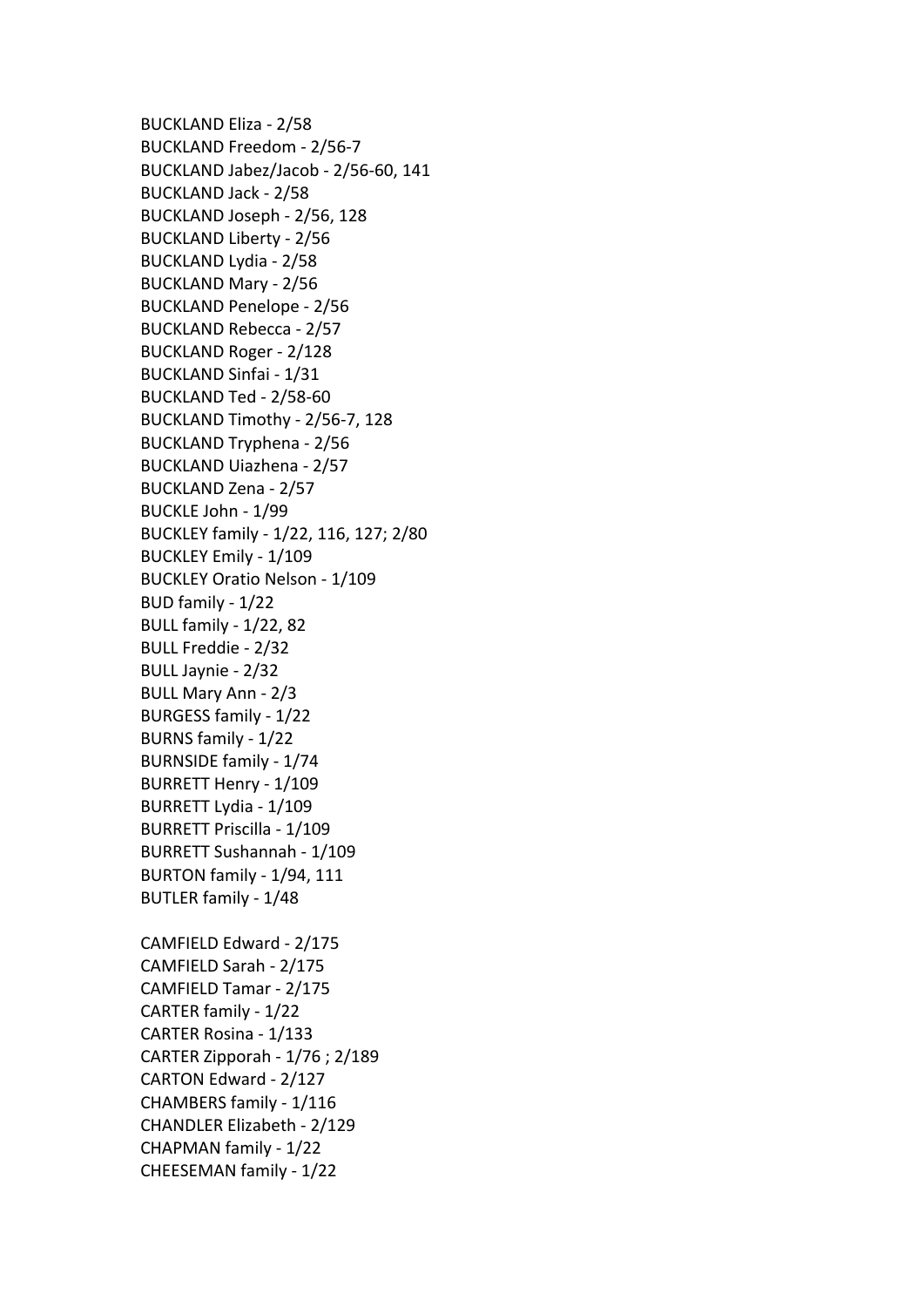CHILCOTT family - 1/111, 116, 148; 2/125 CHILCOTT Sarah - 2/124 CHITTENDEN Catherine - 2/117 CHRISTIE family - 2/130 CHUREN family - 1/111 CLARK(E) family -  $1/22$ CLARK(E) Alice - 2/58 CLARK(E) Joseph - 2/58 CLARK(E) William - 1/12 CLAYDON Charles - 2/130 CLAYDON Ellice - 2/129 CLAYDON Emma - 2/129 CLAYDON Esther - 2/129 CLAYDON Eunice - 2/129 CLAYDON Henry - 2/130 CLAYDON Henry Christie - 2/130 CLAYDON James - 2/129 CLAYDON Jane Isabella - 2/129-30 CLAYDON Jem - 2/129 CLAYDON Nathan - 2/129-30 CLAYDON Sarah - 2/129 CLAYTON Malinda - 1/150 CLAYTON Martha - 1/150 CLAYTON Theophilas - 1/150 CLIFFORD family - 1/22 COATE(S) family - 1/23  $COATE(S)$  John -  $2/114$ COLE family - 1/6, 82, 84 COLE Ann - 1/82 COLE Fred - 2/113 COLE James - 2/113 COLE Mary Anne - 2/113 COLE Walter - 2/113 COLLEY David - 2/5 COLLEY Hester - 2/5 COLLEY Jenty - 2/5 COLLEY John - 2/5 COLLEY William - 2/5 COLLINS family - 1/23 COLLISON Absalom - 1/110 COLLISON Ruth - 1/110 COLLISON Trayton - 1/110 CONSTANCE family - 1/23 COOMBS family - 1/23 COOPER family - 1/22-3, 94, 111, 116; 2/177 COOPER Annie - 2/50 COOPER Betsy - 1/52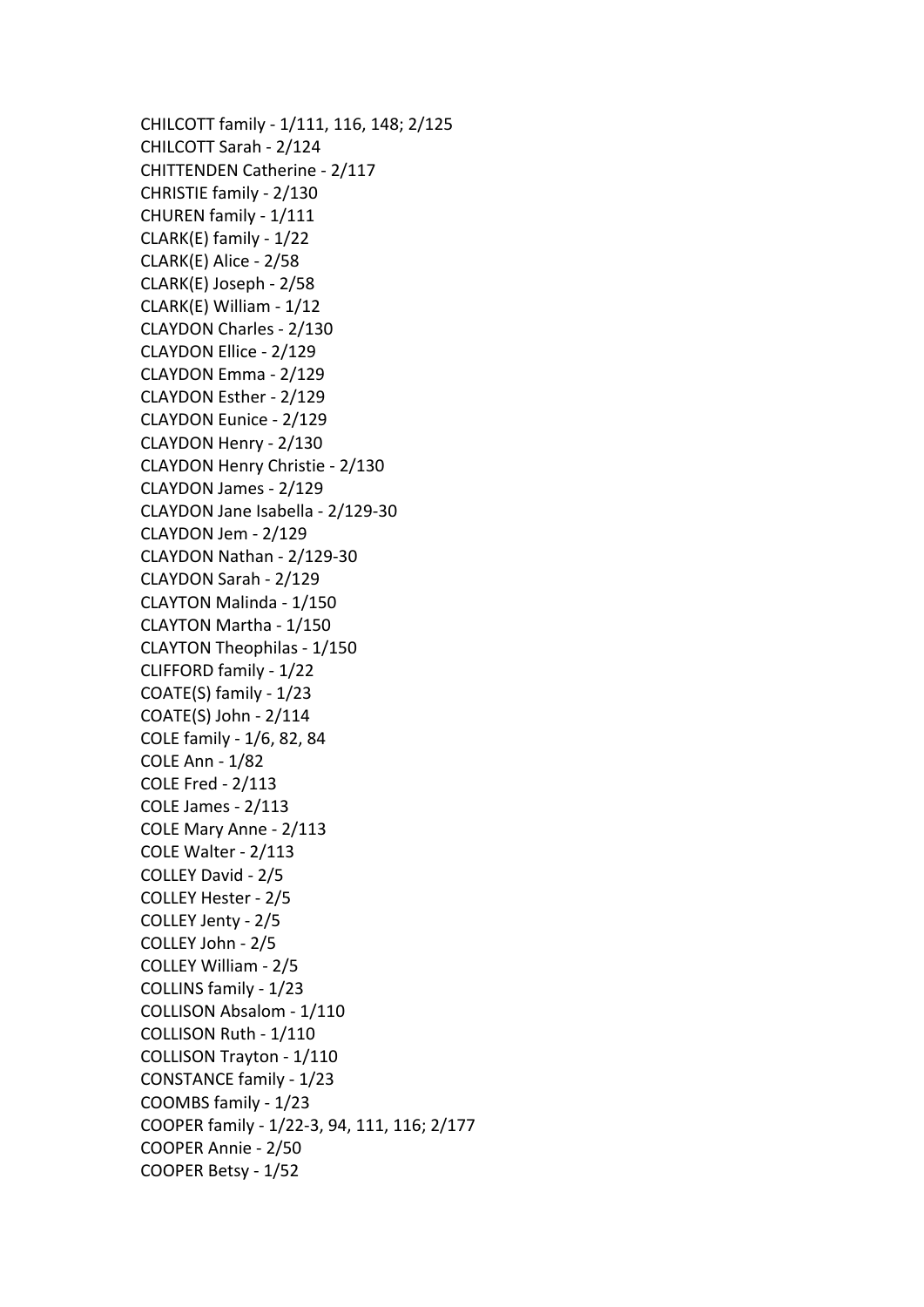COOPER Irene Vera - 2/51 COOPER John - 1/60-62 COOPER Mary - 2/164 COOPER Oceana (Ocey) - 1/55-6 COOPER Olive - 1/53, 55 COOPER Stumpy Jack - 1/60-62 COOPER Tom - 1/53, 55-6 COOPER Tommy - 1/55 COX family - 1/6 COX Annie - 1/48 COX Charles - 1/48 COX Fanny - 1/48 COX Gilbert - 1/48 COX Kate - 1/48 COX William - 1/48 CRAMP family - 1/23 CROCKER family - 1/23 CROCKER Benjamin - 2/107 CROCKER Brittania - 2/104-5, 107 CUTHBERT Joyce - 2/127 DALEY family - 1/94 DAVI(E)S family - 1/23, 94; 2/120 DAVI(E)S George - 1/22 DAVI(E)S Phoebe - 1/22 DAVY Thomas - 1/128 DAWSON Charlotte - 1/6 DAWSON Eliza - 1/6 DAWSON Helen - 1/6 DAWSON John (Jack) - 1/7 DAWSON Kate - 1/6 DAWSON Susan - 1/6 DAWSON Tom - 1/6 DAWSON William - 1/6 DAY family - 1/22 DEIGHTON family - 1/111 DENMAN family - 1/22 DENNARD Anna - 1/55 DENNARD Esther - 1/55 DENNARD Henry - 1/55 DENNARD Phoebe - 1/55 DENNARD Sally - 1/55 DEVALL/DEVEL family - 1/116 DEVITT Daniel - 2/66 DEVITT Edward - 2/65-6 DEVITT John - 2/66 DIVAL family - 1/116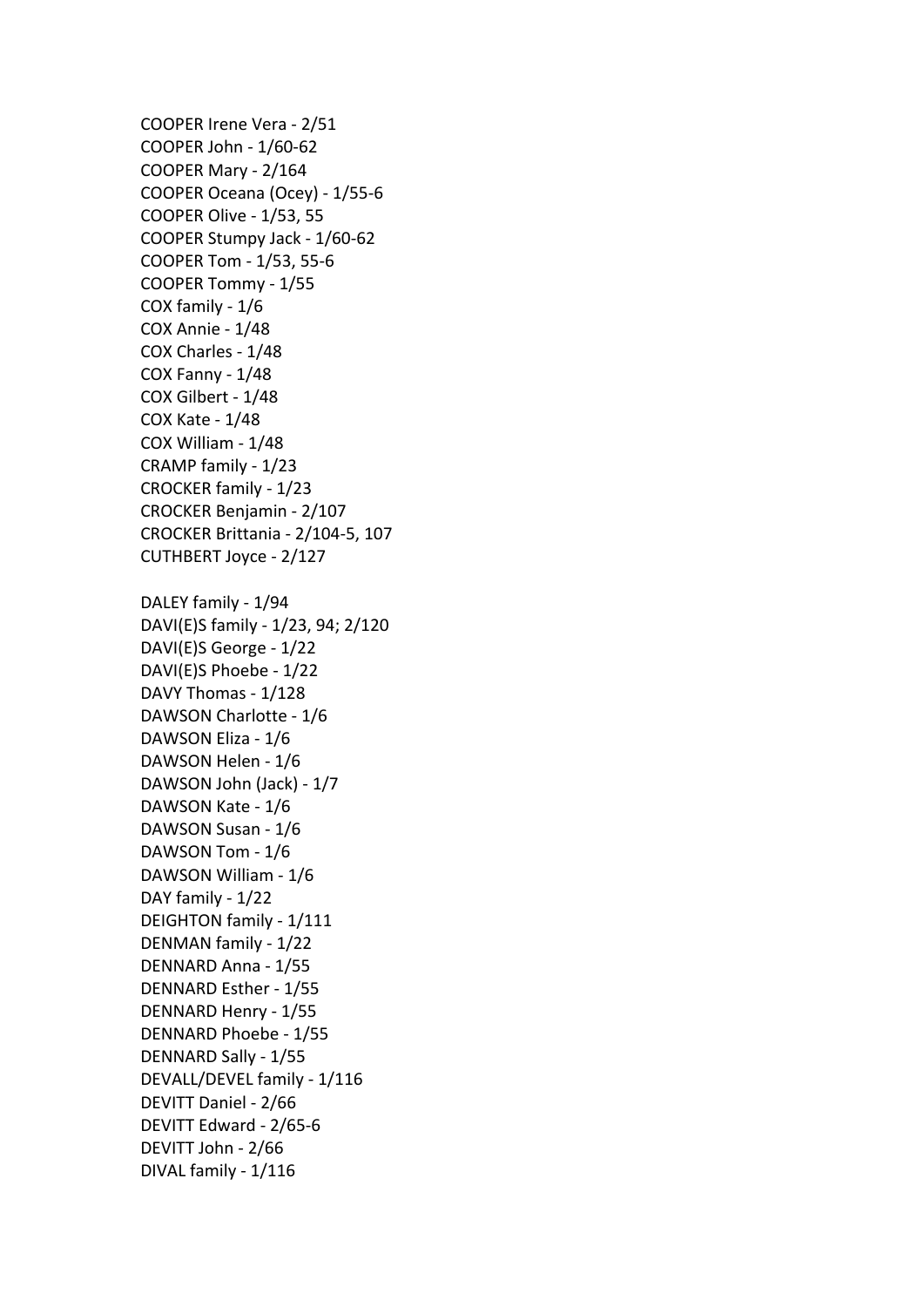DIXON family - 1/94 DIXON Emmeline - 2/169 DIXON Moses - 2/195 DOBSON family - 1/22 DOE family - 1/82, 116; 2/32 DOE Albert - 2/99 DOE Caroline E - 2/99 DOE Jemima - 2/100 DOE Joseph - 2/100 DOE Patience - 2/165 DOE William - 2/100 DOLSON family - 1/22 DOUGLAS Carolina Fox - 1/49; 2/168 DOWNING Sarah Ann - 2/21 DRAPER family - 1/22, 82, 94 DRAPER Marjorie Salome - 2/126 DUCKETT family - 1/82 DUFFEY family - 1/94 DUFFIELD Charles H - 2/169 DUFFIELD Emmeline - 2/169 DUFFIELD John Alfred - 2/169 DURRANT family - 1/22 EASTWOOD family -  $1/22$ , 116 EASTWOOD Amy - 2/4 EASTWOOD Benjamin - 2/4 EASTWOOD Emma - 2/4 EASTWOOD Esther - 2/4 EASTWOOD Frances - 2/65 EASTWOOD George - 2/4 EASTWOOD Jane - 2/4 EASTWOOD John - 2/4 EASTWOOD Phillis - 2/4 EASTWOOD Phoebe - 2/4 EASTWOOD Priscilla - 2/4 EASTWOOD Richard - 2/4 EASTWOOD William - 2/4 EDE family - 1/22 EDWARDS family - 1/94; 2/119 EDWARDS Bob - 1/144 EDWARDS Edward - 2/120 EDWARDS Ellen - 2/120 EDWARDS George - 2/114 EDWARDS John - 2/120 EDWARDS Lewis - 2/120 EDWARDS Mary - 2/114, 120 EDWARDS Nancy - 2/120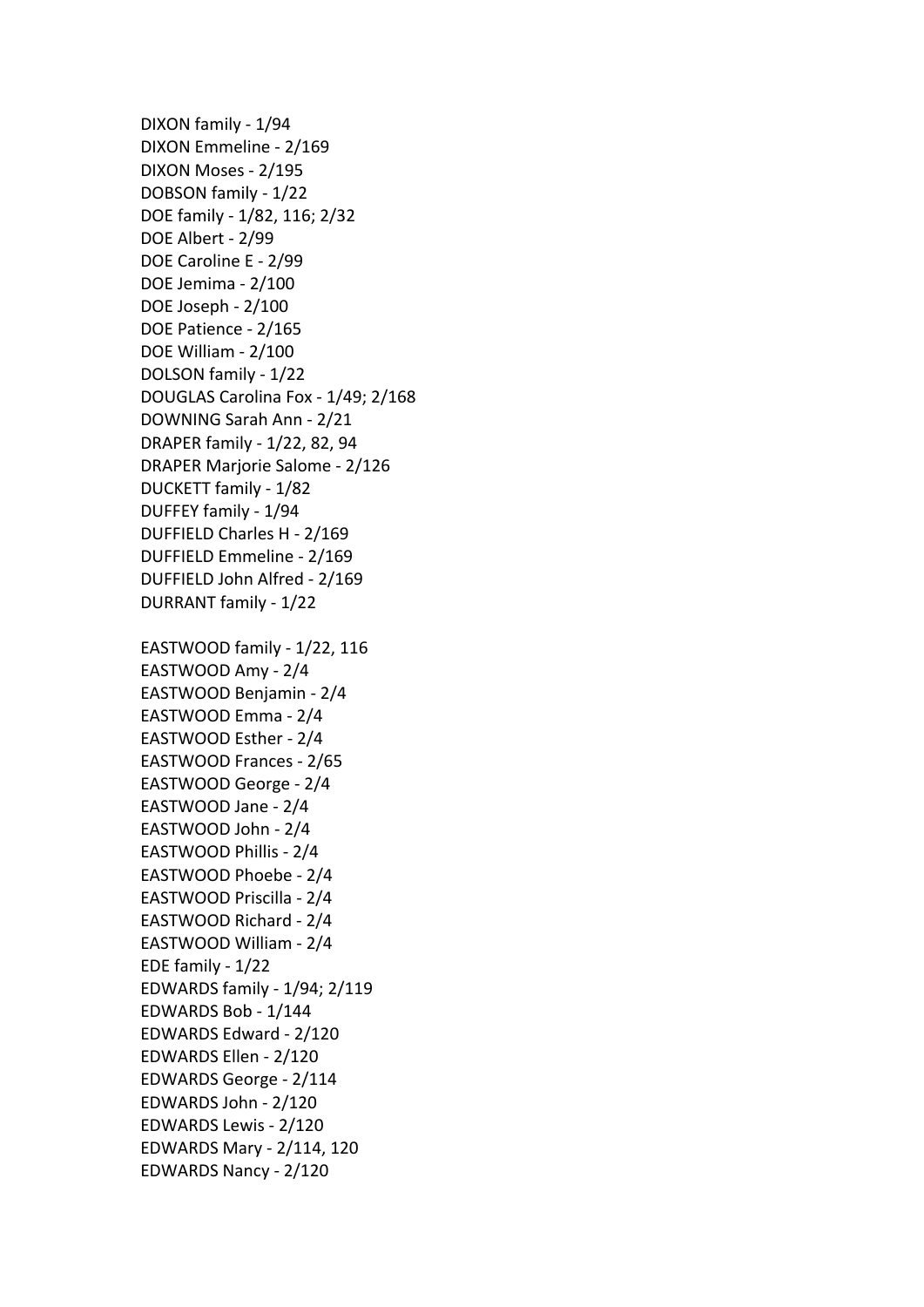EGGERTON family - 1/94 EGGINS family - 1/22 ELLIOTT Drusilla - 1/35 ELPHICK family - 1/22 ELVIN family - 1/22 EMMETT family - 1/22 EMMETT Angelina - 2/6 EMMETT Elizabeth - 2/6 EMMETT Joseph - 2/6 EVANS family - 1/48, 94 EVANS Aaron - 1/93 EVANS Ali - 1/48 EVANS Caroline Jane - 1/92 EVANS Catherine Ann - 1/48, 93 EVANS Daniel - 1/48, 93 EVANS Davy - 1/92 EVANS Delinda - 1/93 EVANS Dick - 1/92 EVANS Edith - 1/92 EVANS Edwin - 1/48, 93 EVANS Ellen - 1/93 EVANS Erelius - 1/93 EVANS Isaac - 1/129 EVANS Kitty - 1/48 EVANS Lydia - 1/48 EVANS Matilda - 1/48, 93 EVANS Raisi/Raise - 1/48, 92 EVANS Sally - 1/92 EVANS Subi - 1/48 EVANS Uraney - 1/93 EVANS William - 1/92 EVANS William Israel - 1/92 EVANS Wry Necked - 1/129 FAA/FAW/FARR family - 1/28; 2/74 FAA/FAW/FARR John - 1/28 FAA/FAW/FARR Will - 2/3 FEATHERSTONE family - 1/80 FELTHAM Chorley - 2/31 FELTHAM Maudie - 2/31 FENWICKE family - 1/80 FERNIE family - 1/94 FINNEY family - 1/35, 68, 94, 96-7 FINNEY Alice - 1/68 FINNEY Annie - 1/33 FINNEY Edward - 1/33 FISHER family - 1/22, 97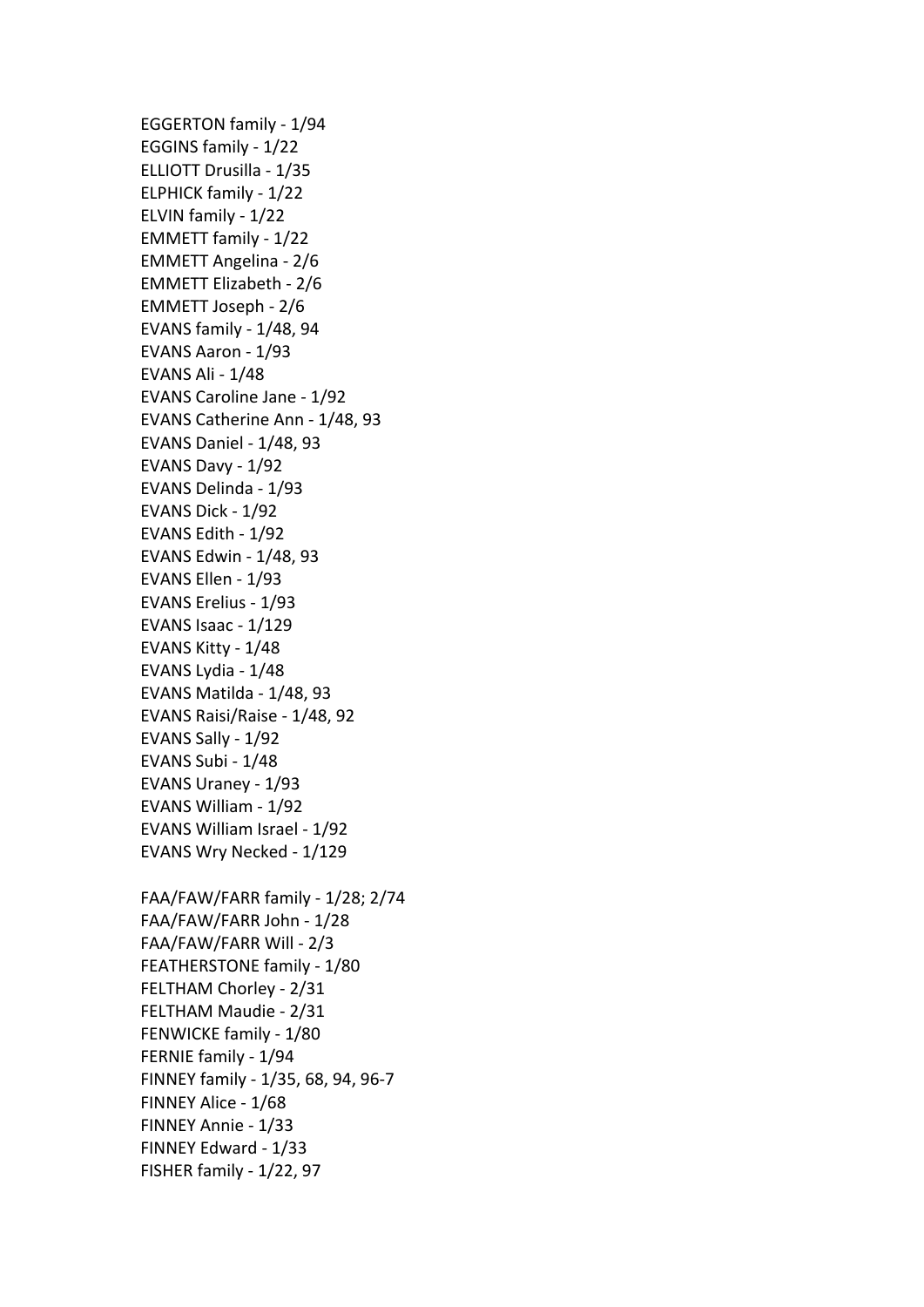FLETCHER family - 1/22 FLIGHT family - 1/22 FLINT Joe -  $2/11$ FLINT Sybaranor - 2/11-12 FLINT Teresa - 2/12 FLORENCE family - 1/94 FORD Charles - 1/12 FORD Elizabeth - 1/12 FOREMAN family - 1/22 FOX George R - 2/66 FRANKHAM family - 1/82 FRANKHAM Alice - 1/132-3 FRANKHAM Charlotte - 2/165 FRANKHAM Eli - 1/132 FRANKHAM Jesse - 1/133 FRANKHAM Johnny - 2/165 FRANKHAM Moses - 2/165 FRENCH Agnes - 2/65 FRENCH Albert - 2/64 FRENCH Edward - 2/4, 64 FRENCH Emily - 2/64 FRENCH Fanny - 2/64 FRENCH Harry - 2/64 FRENCH Hope - 2/64 FRENCH Mary Ann - 2/64 FRENCH Phillis - 2/5 FRENCH Phoebe - 2/5 FRENCH Walter - 2/64 FRIEND family - 1/116 FROST family - 1/22 FULLER family - 1/22 FURIE family - 1/94 GARDENER family - 1/23 GATEHOUSE family - 1/23 GATEHOUSE Angelina - 1/105 GATEHOUSE Eliza - 1/105-6 GATEHOUSE Henry - 1/105-6 GATEHOUSE Louisa - 1/105 GATEHOUSE Mary Ann - 1/105-6 GATEHOUSE Matilda - 1/105 GATEHOUSE Noah - 1/105-6 GATEHOUSE Rose Ellen - 1/105-6 GATEHOUSE Sylvia - 1/106 GATEHOUSE Thomas - 1/105 GIBSON John - 2/74 GIBSON Jonas - 2/74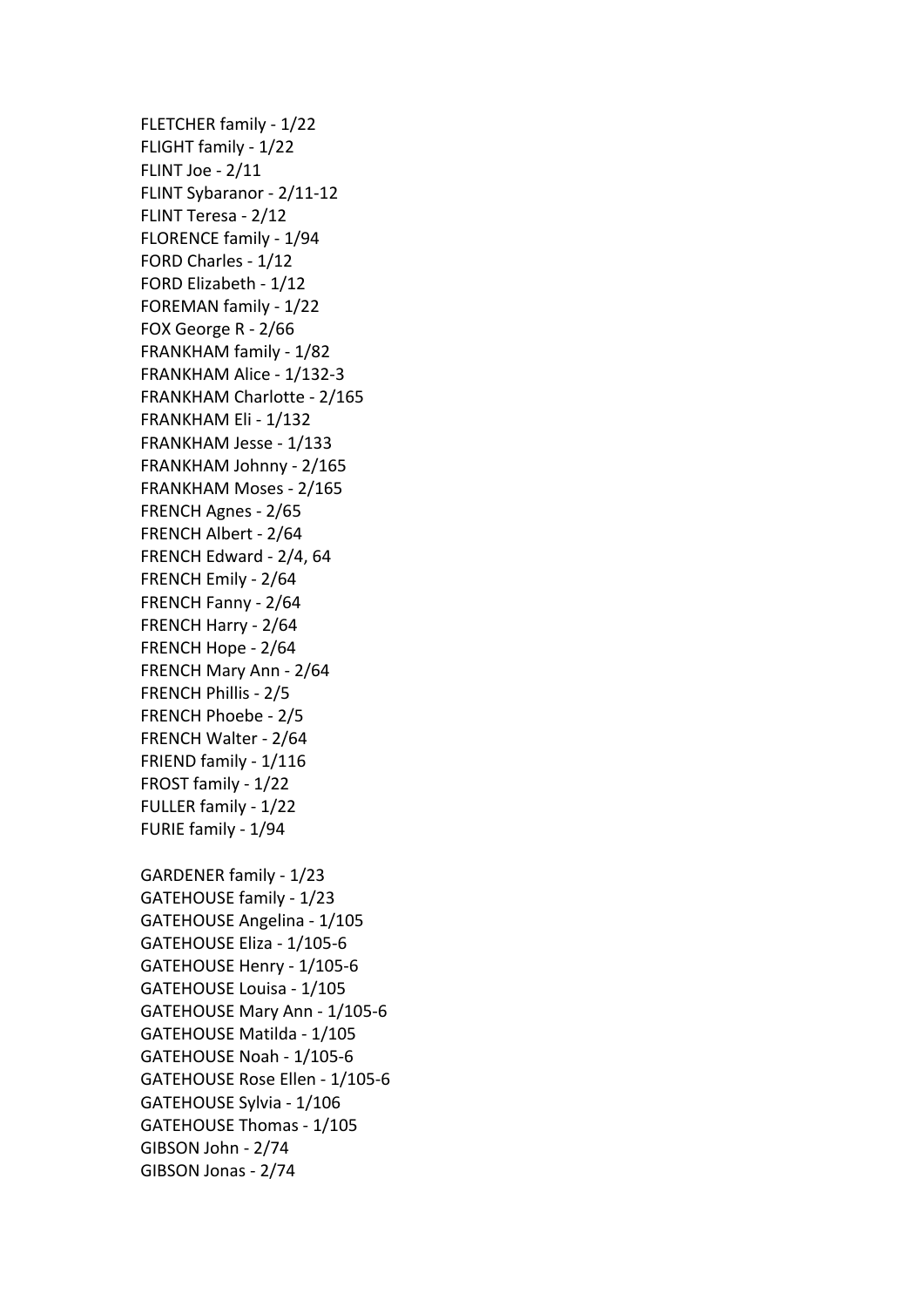GIBSON Margaret - 2/74 GILBERT Lucy - 2/22 GILBERT Richard - 2/22 GILES family - 1/23 GILLAM Reuben - 1/116 GLOVER family - 1/23 GOBLE family - 1/23 GODFREY Antonia - 1/110 GODFREY Eliza - 1/110 GODFREY Emma - 1/110 GODSMARK family - 1/23 GODWARD family - 1/23 GOLBEY/GOLBEE family - 1/82 GOLBEY/GOLBEE Eleanor - 1/12 GOLBEY/GOLBEE Elizabeth - 1/12 GOLBEY/GOLBEE William - 1/12 GOLDING Edward - 2/67 GOLDING Richard - 2/67 GORMAN family - 1/94 GOSTER family - 1/23 GOUGH family - 1/23 GOUGH William - 1/22 GOULDING John - 2/18 GOWAN Lydia - 2/175 GRAY/GREY family - 1/22, 59, 94, 96, 111, 116; 2/38, 74, 185 GRAY/GREY Amey - 2/129 GRAY/GREY Annie - 1/78 GRAY/GREY Benjamin - 2/129 GRAY/GREY Cenementa - 1/78 GRAY/GREY Drucilla - 1/78 GRAY/GREY Enjelina - 1/78 GRAY/GREY Jesse - 2/129 GRAY/GREY John - 1/78; 2/129 GRAY/GREY Josh - 2/186 GRAY/GREY Mary - 1/78; 2/129 GRAY/GREY Richard - 1/78 GRAY/GREY Sarah - 1/78; 2/129 GRAY/GREY Snowelly - 1/78 GRAY/GREY William - 1/78; 2/129 GREEN family - 1/22, 82 GREEN Caroline - 2/31 GREEN Elizabeth - 2/113 GREEN Emmy - 1/133 GREEN Henry - 2/173 GREEN Marrion - 2/31 GREEN Mary - 1/133 GREEN Stephen - 2/99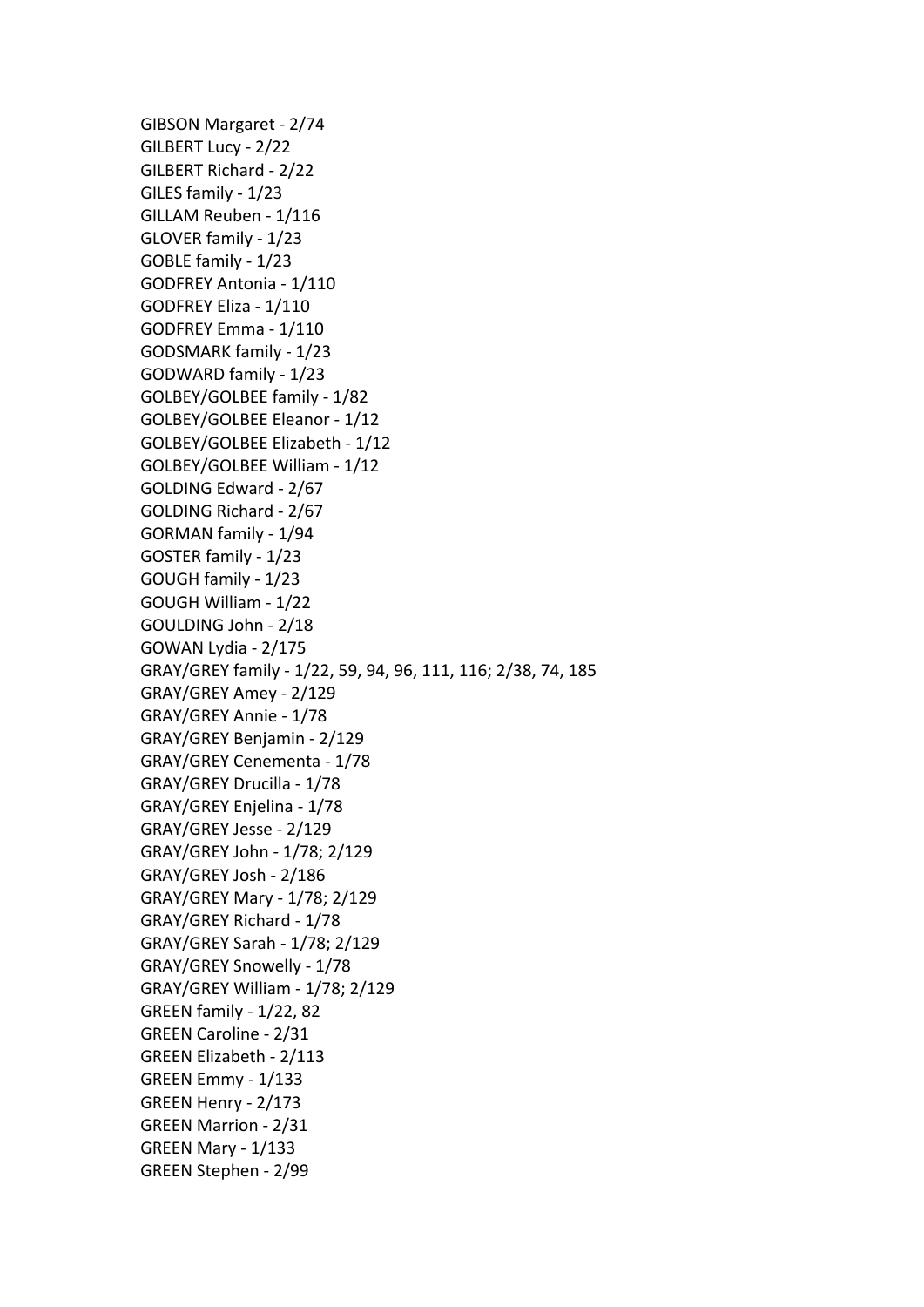GREEN William - 2/113 GREGORY family - 1/82; 2/32, 81 GREGORY Doctor - 2/166 GREGORY Liza - 2/166 GRIGGS family - 1/22, 82 GRITT family - 1/22, 82 GUMBLE family - 1/22, 127; 2/80 GURR family - 1/22 HALL Henry - 1/109 HALL Jane - 2/7 HALL Mary - 1/109 HALL Robert - 2/7 HAM Daniel - 2/31 HAM Jaynie - 2/31 HAMMOND family - 1/22 HAMPTON Elizabeth - 1/110 HAMPTON Jane - 1/110 HAMPTON William - 1/110 HARBOUR/HARBER family - 1/22, 116 HARDING Theodosia - 2/72 HARDING William - 2/72 HARDS Anna - 2/65 HARDS Caroline - 2/65 HARDS William - 2/65 HARES family - 1/22 HARLOW family - 1/22 HARRIS family - 1/22, 82 HARRIS Rosetta - 2/21 HARRISON family - 1/22 HAWKINS Kathleen - 1/130 HAYWARD Sam - 1/145 HAYWOOD family - 1/22 HEAD family - 1/22 HEARN - see Heron -HEDGES family - 1/22, 116 HEFFERNAM family - 1/116 HELDEN Celia - 2/117 HEMMITT family - 1/22 HERON/HEARN family - 1/59, 94, 111, 116, 119, 148; 2/4, 74, 145, 184-7, 189 HERON/HEARN Amy - 1/14-16 HERON/HEARN Biabai - 1/31 HERON/HEARN Bill - 1/14, 16 HERON/HEARN Brittania - 1/13 HERON/HEARN Dorcas - 1/13 HERON/HEARN Edward - 2/138-9 HERON/HEARN Elizabeth - 1/13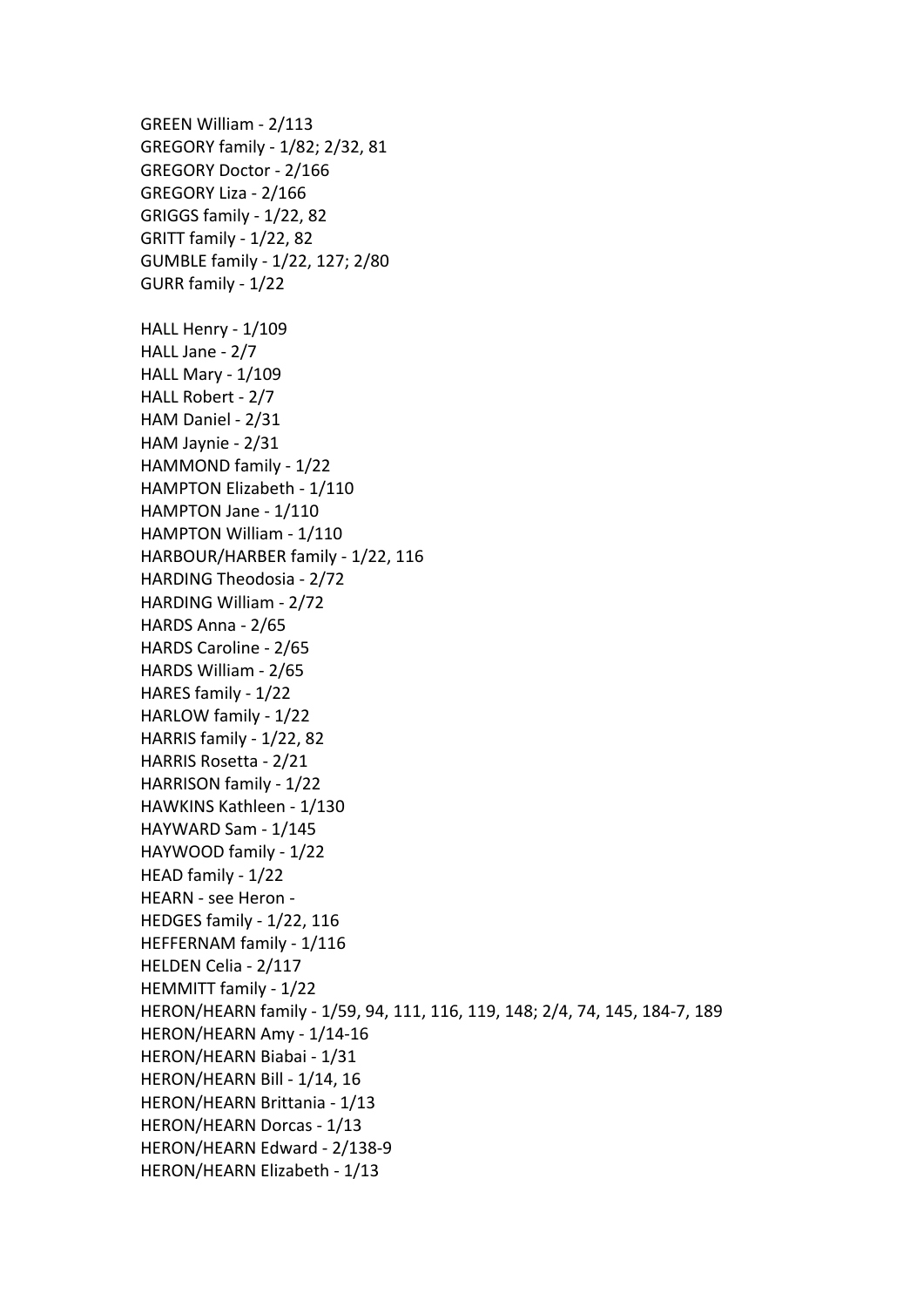HERON/HEARN Emmanuel - 1/13; 2/184 HERON/HEARN Isaac - 1/31, 33 HERON/HEARN Jack - 1/13-14 HERON/HEARN John - 1/13 HERON/HEARN Johnny - 1/14 HERON/HEARN Josiah - 1/13 HERON/HEARN Joyce Caroline - 1/16 HERON/HEARN Leander - 1/13 HERON/HEARN Luke - 1/13 HERON/HEARN Mark - 1/13; 2/184 HERON/HEARN Matthew - 1/13 HERON/HEARN Mausolina - 2/11 HERON/HEARN Mercy - 1/13 HERON/HEARN Methusalah - 1/13-14 HERON/HEARN Monteque - 2/74 HERON/HEARN Mullinder - 1/13; 2/184 HERON/HEARN Myrenee - 1/13 HERON/HEARN Nellie - 1/13 HERON/HEARN Oscar - 1/33 HERON/HEARN Richenda - 1/13 HERON/HEARN Rose - 1/14; 2/74 HERON/HEARN Sally - 1/15 HERON/HEARN Samson - 1/13 HERON/HEARN Sarah - 2/8 HERON/HEARN Sinfai - 1/31 HERON/HEARN Sinnamenti - 1/13; 2/184 HERON/HEARN Solomon - 1/13 HERON/HEARN Tooka - 1/13-14 HERON/HEARN Unity - 1/13 HERON/HEARN William John - 1/13-14 HEWELL family - 1/22 HICKNOTT family - 1/22 HICKS family - 1/82 HICKS Eliza - 2/58 HILDEN family - 1/23 HILL $(S)$  family -  $1/23$ HILLMAN family - 1/23 HOADLEY family - 1/23 HOADLEY Sarah - 2/175 HODGKINS Sarah Jane - 1/107 HOLLAND Billy - 1/119 HOLLAND Britannia - 1/119 HOLLAND Henry - 1/119 HOLLAND Joe - 1/119 HOLLAND Lily - 1/119 HOLLAND Rebecca - 1/119 HOLLAND Thomas - 1/119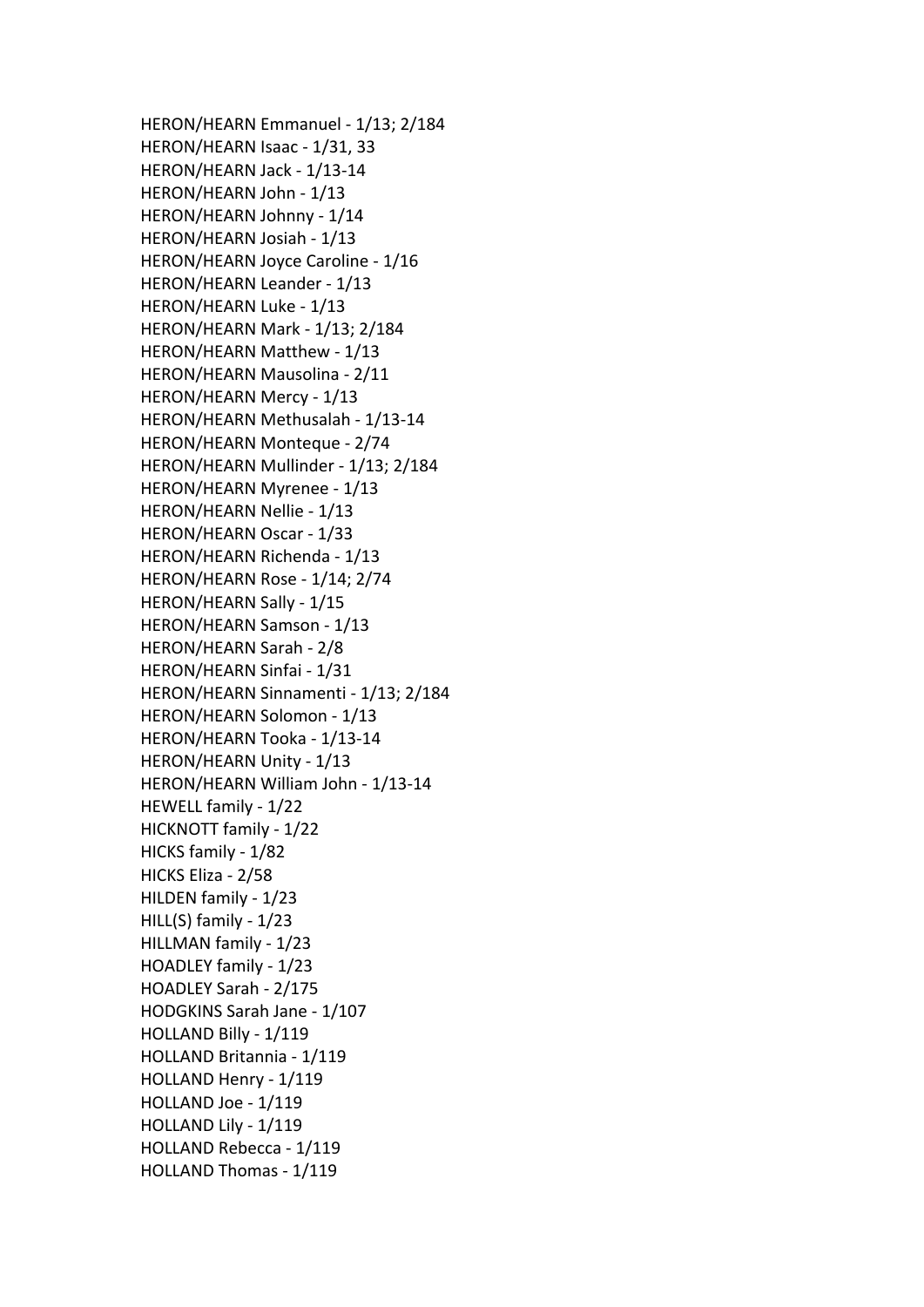HOLLISON family - 1/94 HOOKER family - 1/23 HOOPER Ann - 2/193 HOOPER George - 2/193 HUGHES family - 1/23, 82, 116, 119 HUGHES Brittania - 1/119 HUGHES Charlotte - 1/119; 2/193 HUGHES Eddie - 2/167 HUGHES Henry - 2/167 HUGHES Jimmy - 2/69, 167 HUGHES Liza - 2/167 HUGHES Patience - 2/167 HUGHES Sophia - 1/119; 2/193 HUMETT family - 1/23 HUNT Christiana - 2/191-4 HUNTINGFOLD family - 2/177 HUXLEY "Spinky" - 1/15 INGOLD John - 2/130 INGRAM family - 1/48 INGRAM Doctor - 1/48, 92 INGRAM Lydia - 1/48, 92 IRVING John - 1/114; 2/123 IRVING Julia - 1/114; 2/123 IRVING Selina - 1/114; 2/123 IRVING William - 1/114; 2/123 ISAACS Jane - 1/131 ISAACS Maud - 1/131 ISAACS Sam - 1/131 JAMES family - 1/23, 30, 82, 84, 94 JAMES Sarah - 1/119; 2/193 JEEVES family - 1/116 JEFF(S) family - 1/82 JEFF(S) Nellie - 2/175 JEFF(S) Walter - 2/175 JENNINGS Emily - 2/66 JOHNS(T)ON(E) family - 1/22-3, 74 JOHNS(T)ON(E) Charity - 1/52 JOHNS(T)ON(E) Charles - 1/52 JOHNS(T)ON(E) Charlie - 1/52 JOHNS(T)ON(E) Grace -  $2/116$ JOHNS(T)ON(E) James -  $2/116$ JOHNS(T)ON(E) Joseph - 2/116 JOHNS(T)ON(E) Marsay - 2/116 JOHNS(T)ON(E) Morkea - 2/116 JOHNS(T)ON(E) Nancy Annie - 1/52-3, 57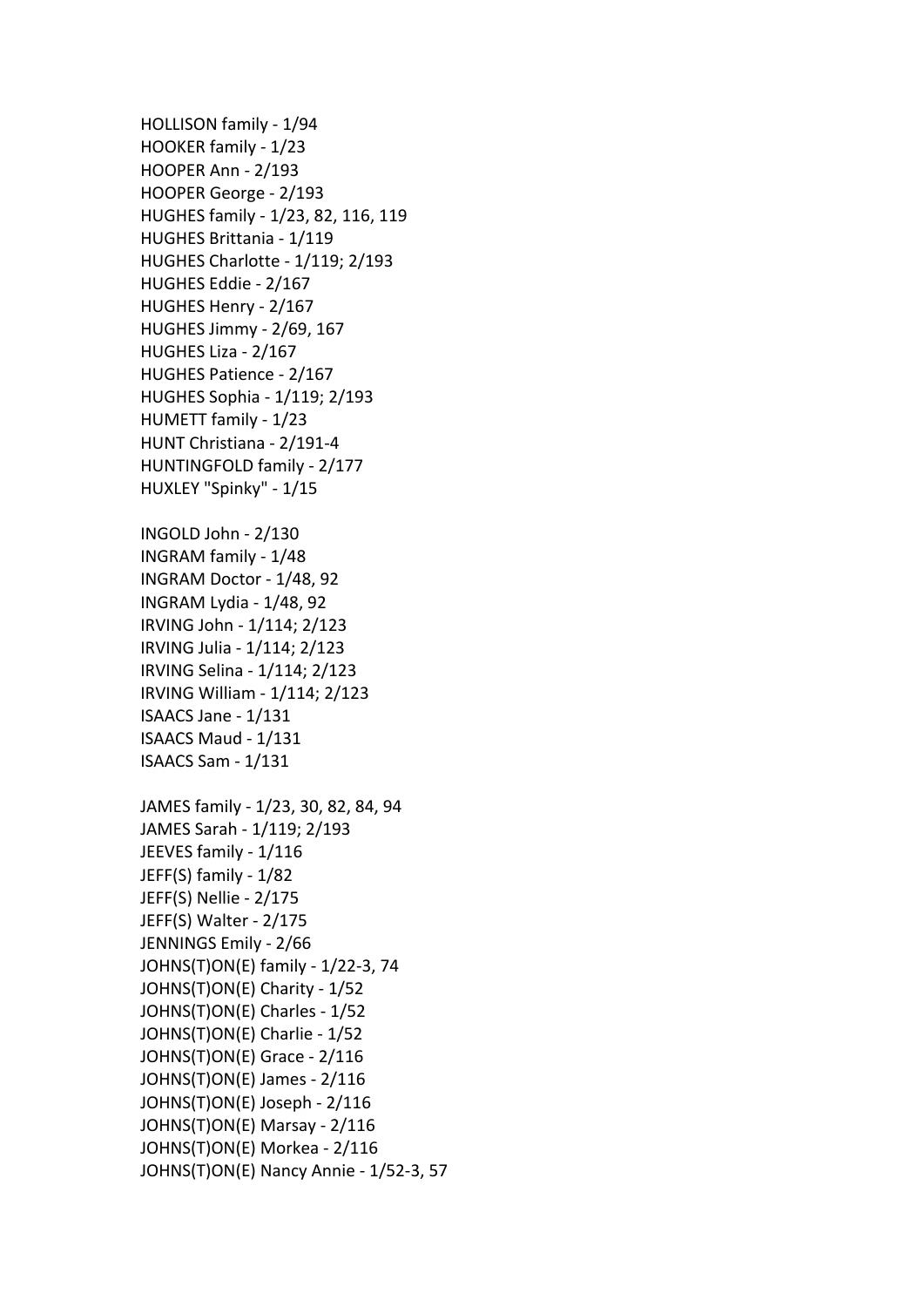JOHNS(T)ON(E) Olive Hope - 1/52 JOHNS(T)ON(E) Thomas - 2/116 JOHNS(T)ON(E) William - 2/116 JONES family - 1/22, 35, 94, 116 JONES Ali - 1/48 JONES Clara - 1/35 JONES Ellen - 2/120 JONES Elsie - 1/108 JONES Ned - 1/48 JONES Robert - 1/108 JONES William - 2/195 JORDAN Edward - 2/67 JORDAN Elizabeth - 2/67 JORDAN Felix - 2/88 JORDAN River(s) - 2/88 KARPATH Sophie - 2/160, 162 KEET Alice - 2/32 KEET Billy - 2/32 KEET Brittania - 1/60 KEET Harty - 2/32 KEET Patience - 2/167 KEET Will - 2/32 KEMP Mary Ann - 1/120 KEMP Samuel - 1/120 KENT family - 1/22 KILLICK family - 1/22 KILLICK Amos - 1/39 KILLICK Jack - 1/38-9 KILSBY "Badger - 1/15 KILSBY "Kruger" - 1/15 KING family - 1/22, 116 KING Robert - 1/80 LADDS Marianne - 1/109 LADDS Mary - 1/109 LADDS Phoebe - 1/109 LADDS William - 1/109 LAMB family - 1/82, 116, 148 LANE family - 1/74 LANE Charity - 1/52 LANE Minnie - 2/32 LAWFORD Phoebe - 1/110 LAWSON Edward - 2/113 LAWSON George - 2/113 LAWSON Jabita - 2/113 LAWSON Lilley - 2/113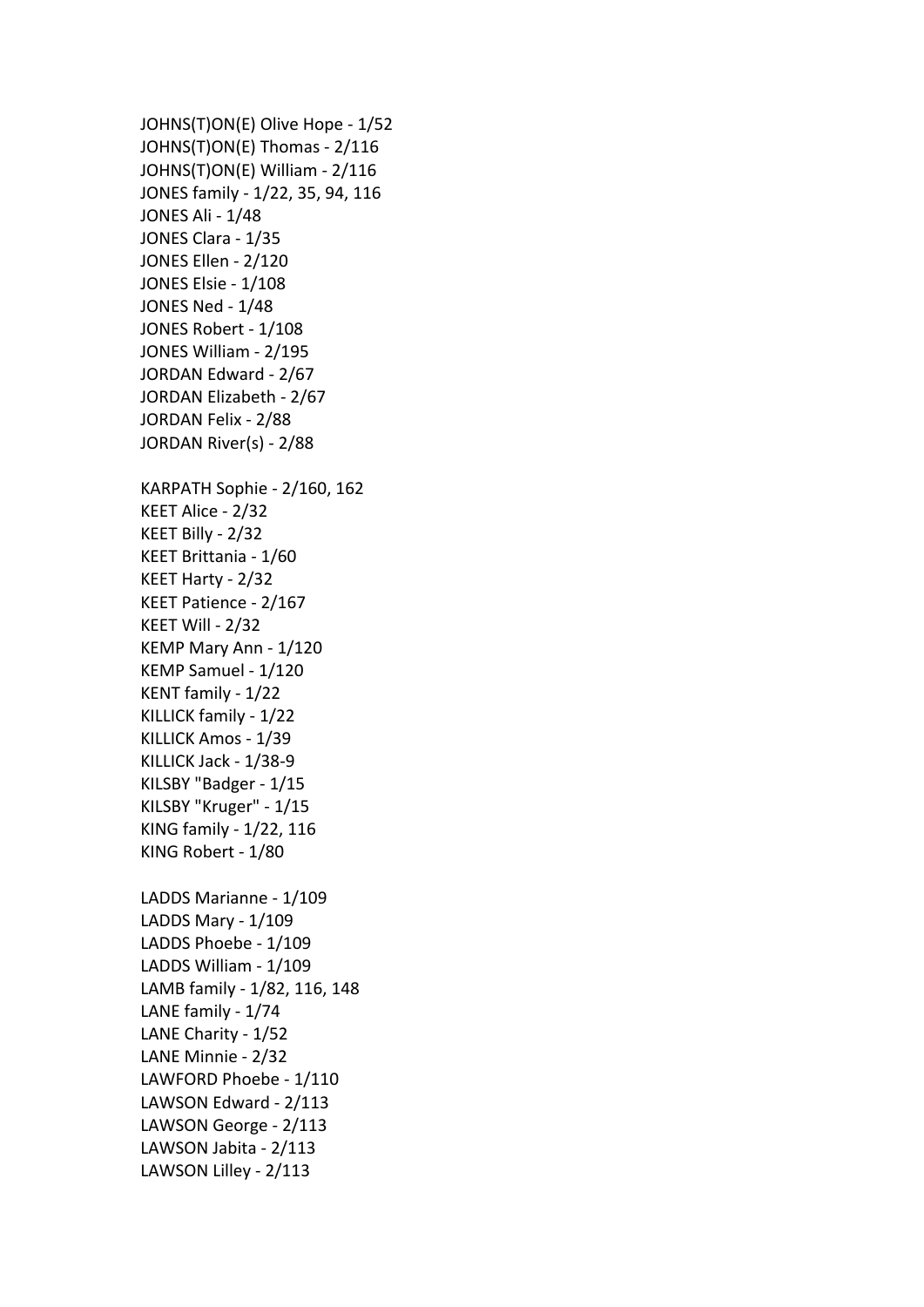LAWSON Robert - 2/113 LEE family - 1/22, 34, 48, 59, 82, 94, 111, 116, 148; 2/81, 130, 164, 177, 185 LEE Abendigo - 2/124 LEE Ambrose - 1/79 LEE Amos - 2/6 LEE Caroline - 2/5, 124 LEE Clifford - 1/37 LEE David - 1/97 LEE Deogily - 2/5 LEE Diogenes - 2/6 LEE Dorothy - 2/129 LEE Edgar - 2/124 LEE Edward - 2/5 LEE Emma Jane - 2/126 LEE Ithal -  $1/37$ LEE John - 1/79 LEE Major - 2/92-3 LEE Margaret - 2/5 LEE Mary - 2/5 LEE Perun - 1/48, 93 LEE Rigenda - 2/124 LEE Robert - 2/126 LEE Rose - 1/123 LEE Sampson - 2/173 LEE Sheila - 1/37 LEE Subi - 1/48, 93 LEE Thomas - 2/5, 124, 126 LEE Walter - 2/124 LEE William - 1/79 LEECH family - 1/22 LEVI Sarah - 2/130 LEWIS John Henry - 1/93 LEWIS Kenneth - 1/93 LEWIS Leslie - 1/93 LEWIS Mary Catherine - 1/93 LEWIS Vernon - 1/93 LEWIS Victoria Patricia - 1/93 LIGHT/LEIGHT family - 1/22, 82 LIGHT/LEIGHT John - 2/173 LOCK(E) family - 1/35, 94, 96, 111, 120 LOCK $(E)$  Henry - 2/68 LOCK $(E)$  Unity - 2/86 LOCK(E) Zacharish - 2/186 LOVE family - 1/116 LOVELL/LOVELS family - 1/74, 94, 111, 116; 2/177 LOVELL/LOVELS Ambi - 1/48 LOVELL/LOVELS Johnny - 1/15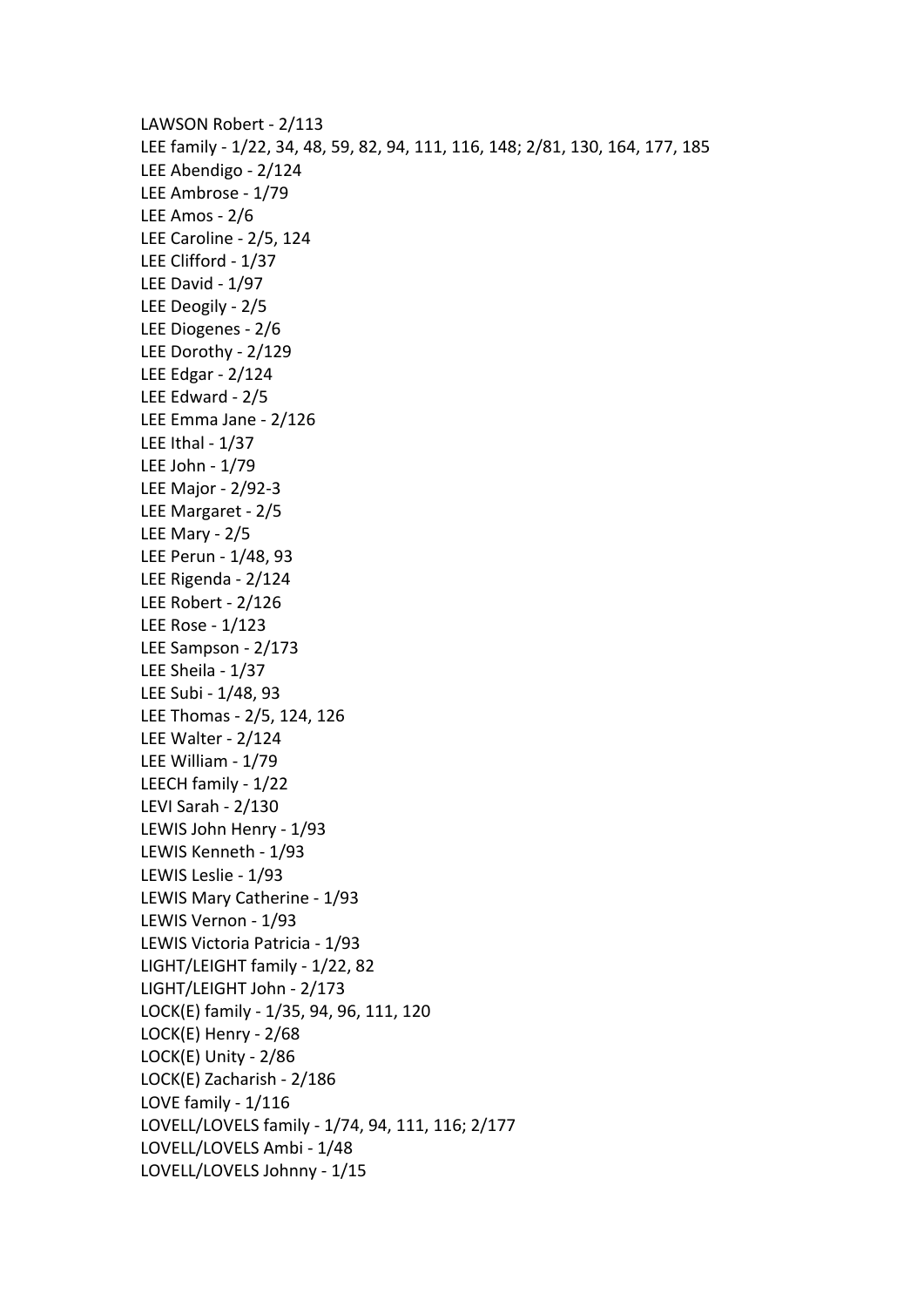LOVELL/LOVELS Matilda - 1/48 LOVELL/LOVELS Rose - 2/173 LOVELL/LOVELS Savaina - 1/48 LOVERIDGE family - 1/94 LOVERIDGE Cornelius - 1/76; 2/188 LOVERIDGE Dalitha - 1/76; 2/188 LOVERIDGE Eliza - 2/58 LOVERIDGE Emily - 1/77 LOVERIDGE Fandloe - 2/174 LOVERIDGE Fanny - 2/174 LOVERIDGE Henry - 2/173 LOVERIDGE Hosanna - 1/120 LOVERIDGE Lemantina - 1/76; 2/188 LOVERIDGE Mark - 2/174 LOVERIDGE Queenesia - 1/76; 2/188 LOVERIDGE Thomas - 2/58 LOVERIDGE Vand - 2/174 McCARTHY family - 1/22 MACDONALD Evelyn - 2/50 McLEAN/MACHLANE Charles - 2/72 McLEAN/MACHLANE James - 2/71-2 McLEAN/MACHLANE James William - 2/70-1 McLEAN/MACHLANE Rhoda - 2/71 McLEAN/MACHLANE Samuel - 2/72 McLEAN/MACHLANE Silence - 2/72 McLEAN/MACHLANE Sophia - 2/72 McLEAN/MACHLANE Susan - 2/72 McLEAN/MACHLANE Theodosia - 2/72 McPELLEN Peter - 2/66 MAHONEY family - 1/22 MALLETT family - 1/22 MANLEY family - 1/119 MARKINKOVIC Milan - 2/196 MARTIN Henry - 1/61 MARTIN Samuel - 1/61 MATTHEWS family - 1/22, 82, 116, 126; 2/79 MATTHEWS Annie - 2/175 MATTHEWS Billy - 1/126; 2/79 MATTHEWS Charles - 2/175 MATTHEWS Freedom - 1/109 MATTHEWS Hannah - 1/82 MATTHEWS James - 1/110; 2/175 MATTHEWS Joseph - 1/109-10 MATTHEWS Lydia - 1/110; 2/175 MATTHEWS Mary A - 1/110 MATTHEWS Micky - 2/32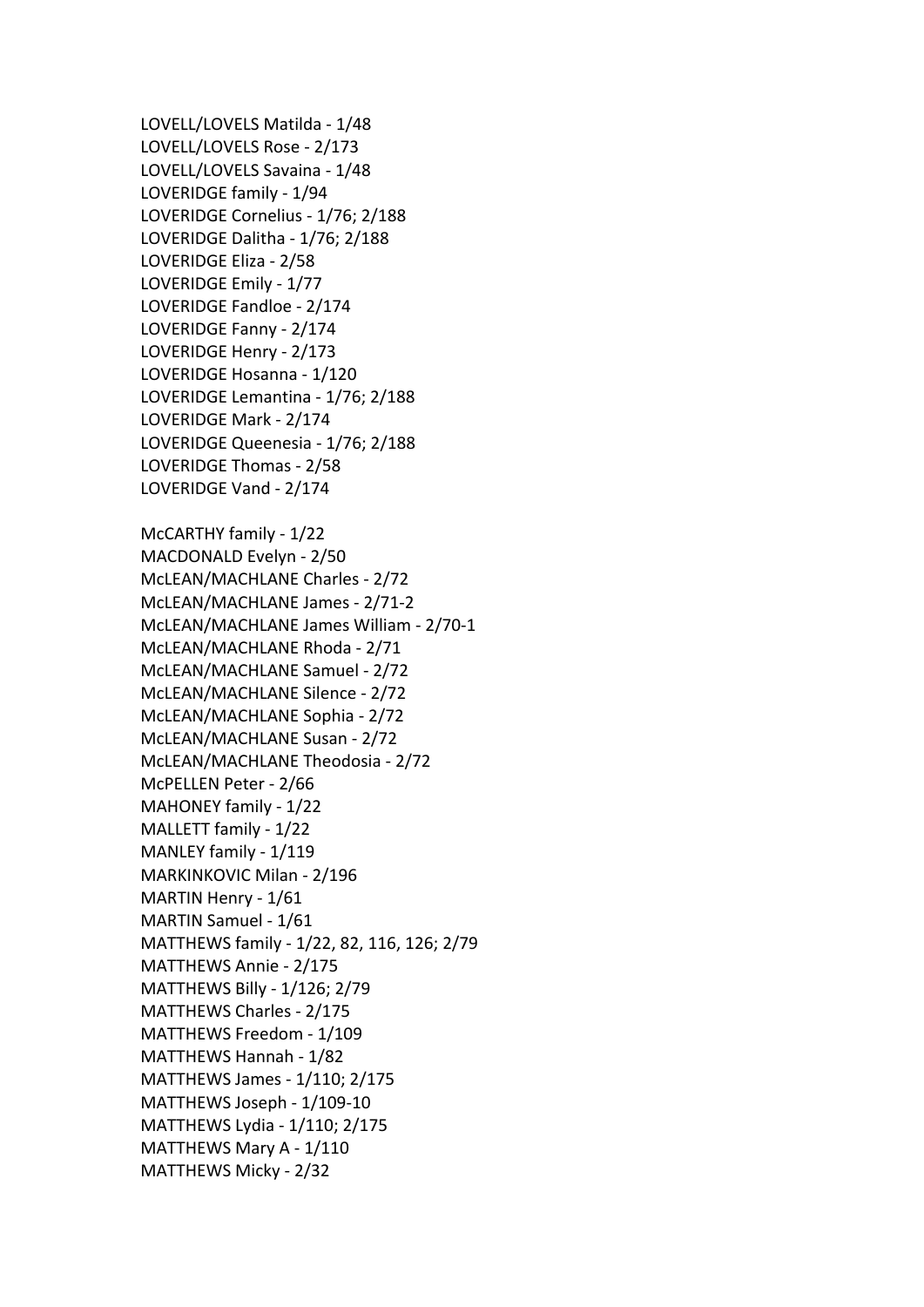MATTHEWS Minnie - 2/32 MATTHEWS Nellie - 2/175 MATTHEWS Phoebe - 2/175 MATTHEWS Rosa - 1/109 MATTHEWS Samuel - 1/128 MATTHEWS Walter Dane - 2/175 MAWBLEY Sukey - 1/76; 2/189 MICHMORE family - 1/22 MILES John - 1/55 MILES Nancy Annie - 1/53, 57 MILES Olive - 1/53 MILES Phoebe - 1/55 MILES Sarah - 1/55 MILES Valentine (Zaccy) - 1/53, 55 MILLEM/MILLEN family - 1/22 MILLER Charles - 2/175 MILLER Eliza Jane - 1/110 MILLER James - 1/110 MILLER Joseph - 2/175 MILLER Maud May - 2/175 MILLER Tamar - 2/175 MILLES Henry - 1/61 MILLES Mary Ann - 1/61 MILLES Matthew - 1/61 MILLES Paishter - 1/61 MILLS family - 1/22, 82 MILLS Mary Ann - 2/193 MILLS Sarah - 2/193 MITCHELL family - 1/22 MITCHELL Alice - 1/132 MITCHELL Benny - 1/133 MITCHELL Daisy - 1/133 MITCHELL Elizabeth - 1/132-3; 2/29 MITCHELL Lenda - 1/133 MITCHELL Lizzie - 1/133 MOCHAN family - 1/94 MOLEY family - 1/22 MOORE family - 1/22 MORGAN family - 1/23 MORTON family - 1/23 MOSS Alfred - 2/66 MOSS Edmond - 2/66 MOSS Ellen - 2/66 MOSS Emma - 2/66 MOSS James - 2/66 MOSS Sarah J - 2/66 MOWBAY/MOWBEY family - 1/23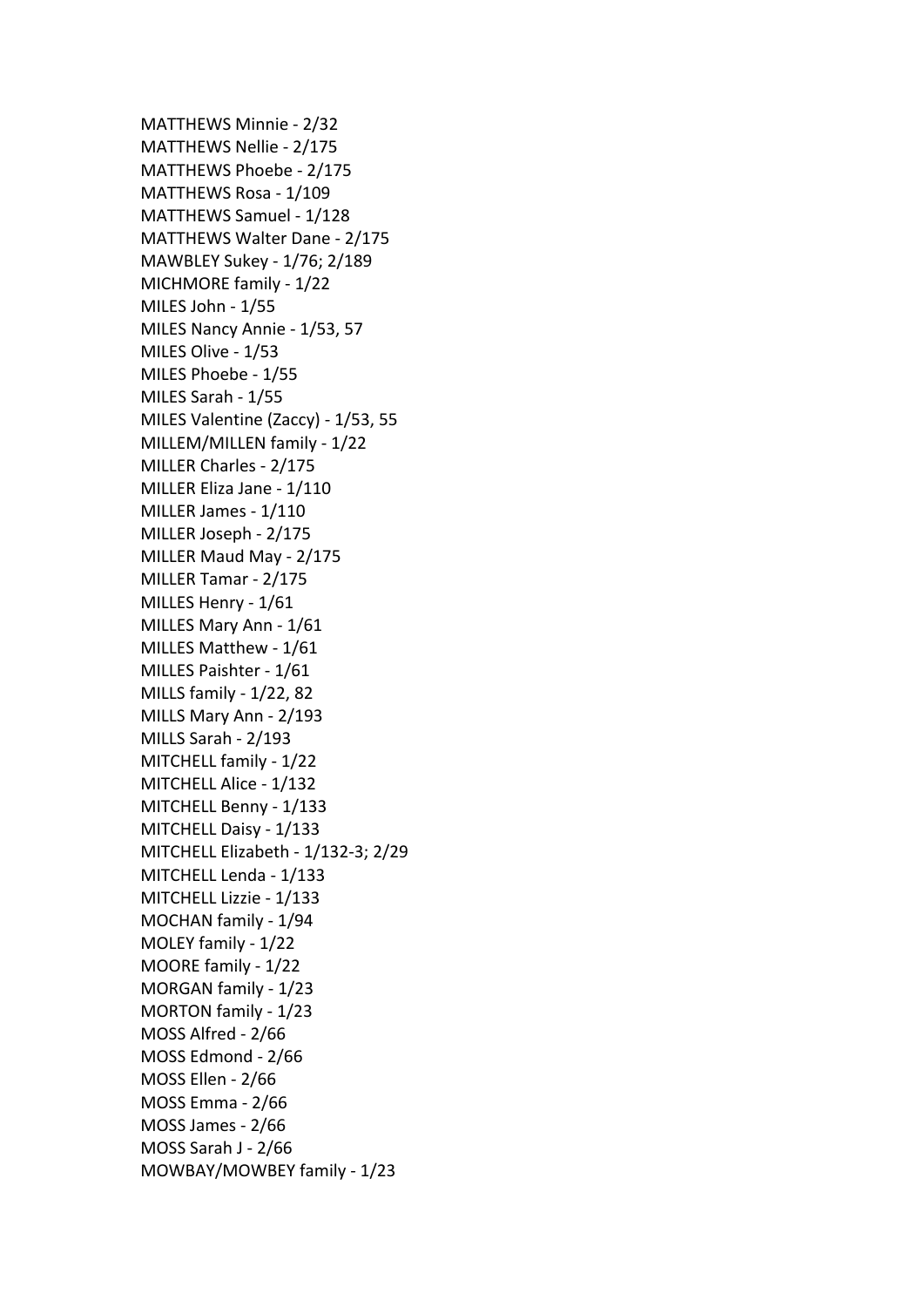MULISHEO family - 1/23 MULLINGER Teni - 2/182 MURRAY family - 1/111 MUSIER family - 1/23 NASH family - 1/23 NELSON family - 2/120 NELSON Emily - 1/9 NEWELL Mary - 2/56 NEWLAND family - 1/23 NEWLAND Betty - 2/164 NEWLAND David - 2/164 NEWMAN Marrer - 1/52 NICHOLAS - see Nicholls -NICHOLLS Anthony - 2/108-10 NICHOLLS Antonio - 2/108-10, 172 NICHOLLS Charlotte - 2/108, 110 NICHOLLS Elizabeth - 2/108-10, 172 NICHOLLS James - 2/127 NICHOLLS Margaret - 2/108-10, 172 NICHOLLS Mary - 2/108-10, 172 NICHOLSON Antonio - 2/108-10 NICHOLSON Betsy - 2/31 NICHOLSON Bob - 2/31 NICHOLSON Elizabeth - 2/108-10 NICHOLSON Mary - 2/109-10 ORCHARD family - 1/94; 2/102 ORCHARD Abel - 2/194 ORCHARD Abraham - 1/119, 193 ORCHARD Ann - 2/192-5 ORCHARD Benjamin - 2/104-7, 191, 193 ORCHARD Betsy - 1/120; 2/105, 107 ORCHARD Britannia - 2/103-7 ORCHARD Caroline - 1/120; 2/106-7, 191-2, 194 ORCHARD Charlotte - 1/119; 2/103-5, 107, 193 ORCHARD Christiana - 2/106, 191-4 ORCHARD Delaiah - 2/106-7, 193 ORCHARD Edward - 2/191-5 ORCHARD Edwin - 1/119-20; 2/102-3, 105-7, 191, 193 ORCHARD Fiance - 2/107 **ORCHARD Harriet - 2/103, 105** ORCHARD Henry - 2/77-8, 106-7, 193 ORCHARD James - 1/120; 2/104-7, 191, 193 ORCHARD Job - 2/193 ORCHARD John - 1/119, 192-5 ORCHARD Jonathan - 2/194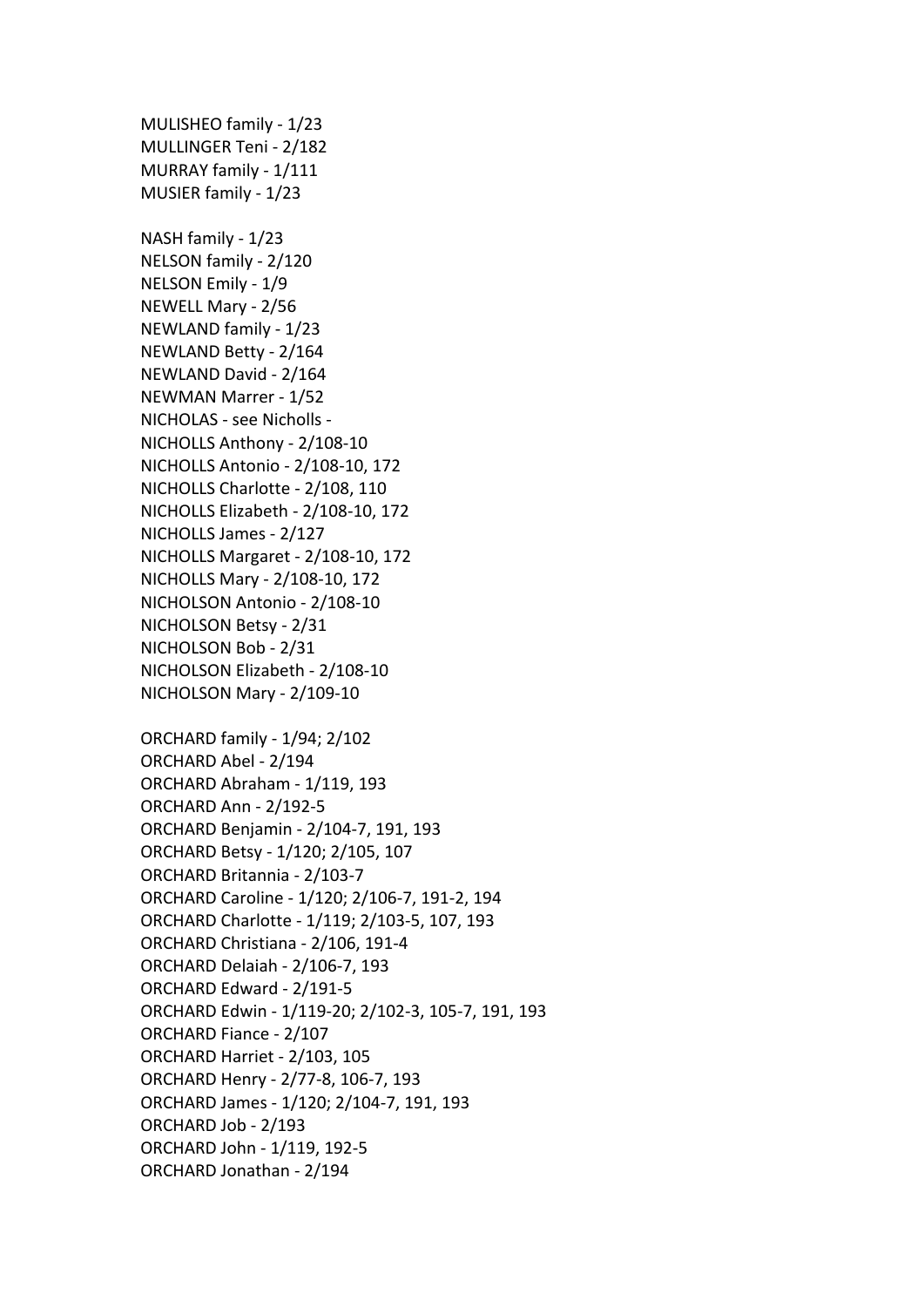ORCHARD Joseph - 1/120; 2/106-7, 191-2 ORCHARD Louie - 2/107 ORCHARD Mark - 2/103 ORCHARD Mary - 2/194-5 ORCHARD Mary Ann - 2/193 ORCHARD Noah - 2/107 ORCHARD Penilla - 2/194 ORCHARD Rachel - 2/107 ORCHARD Rebecca - 1/119 ORCHARD Sarah - 1/119; 2/193 ORCHARD Sophia/ie - 1/119; 2/104, 107, 191, 193 ORCHARD Susan - 1/120; 2/104-7, 191-2 ORCHARD Thomas - 1/119; 2/103-7, 193 ORCHARD William - 1/120; 2/106-7, 191-4 ORGAN family - 1/94 OSSER family - 1/23 OVERY family - 1/23 PAGE family - 1/74; 2/177 PALMER Sarah - 2/129 PANNELL family - 1/22 PANNELL Mary Ann - 1/10-11 PARKER Ada - 2/115 PARKER Annie - 2/115 PARKER Charlotte - 2/115 PARKER Dorothy - 2/127 PARKER Edward - 2/115 PARKER James - 2/115 PARKER William - 2/115 PARRY Nehemiah - 1/30 PARRY Sarah - 1/30 PATEMAN family - 1/82 PATTISON Caroline - 2/113-4 PATTISON Henry - 2/113 PATTISON John - 2/113 PATTISON William - 2/113-4 PAYNE George - 2/68 PAYNE Unity - 2/68 PEARSON family - 1/22 PEDLEY family - 2/23 PELLEN Peter - 2/66 PENFOLD family - 1/22, 82, 111; 2/177 PENFOLD Alfred - 1/110, 120; 2/105, 107 PENFOLD Amy - 2/117 PENFOLD Ann - 1/109 PENFOLD Betsy - 1/120; 2/105, 107 PENFOLD Caroline - 2/90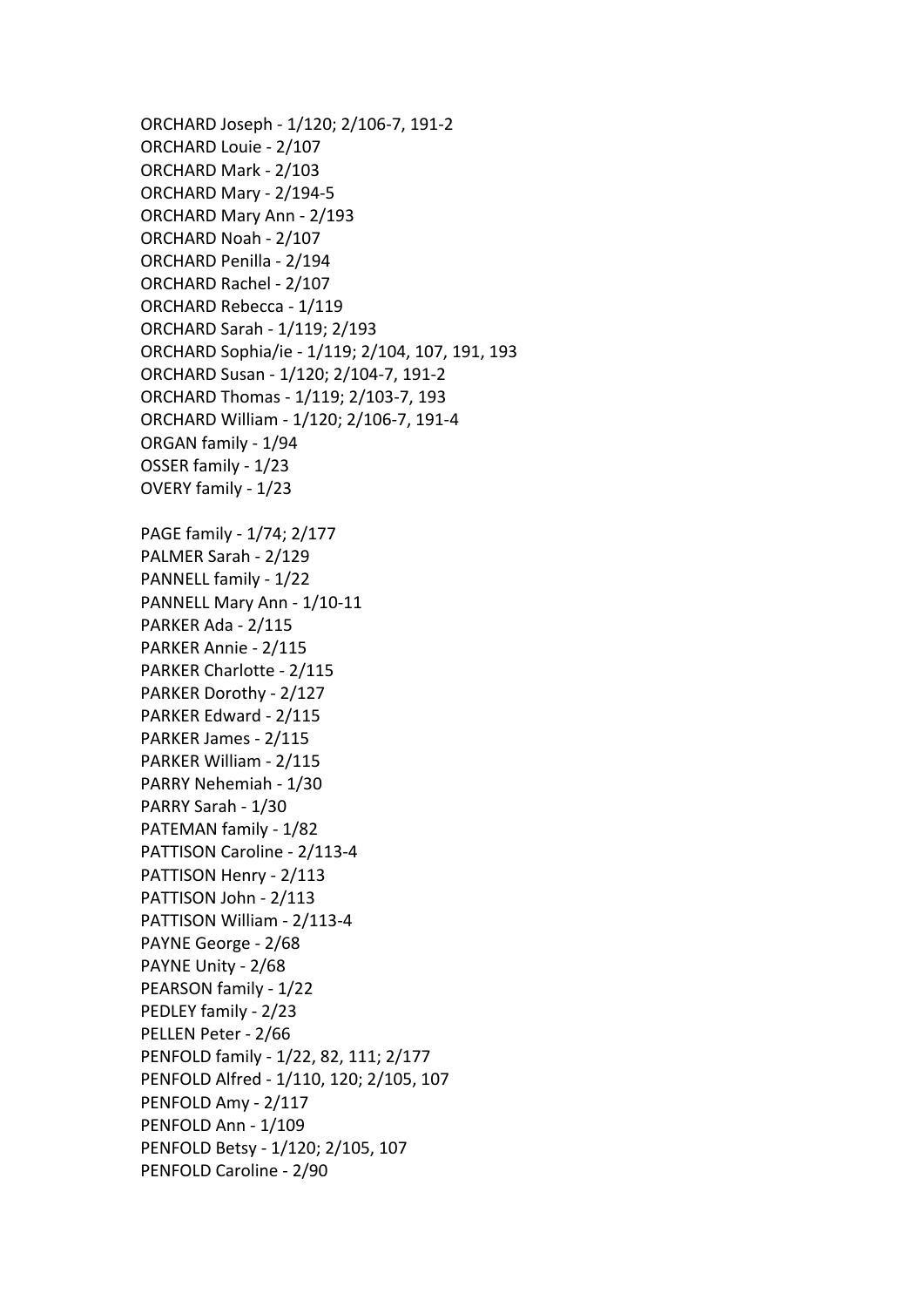PENFOLD Delaiah - 2/193 PENFOLD Edward - 1/110 PENFOLD Harriet - 2/103, 105 PENFOLD Henry - 1/110 PENFOLD James - 1/109 PENFOLD Jane - 1/109-10 PENFOLD John - 1/109-10, 120; 2/107 PENFOLD John (Jack) - 2/105 PENFOLD Louie - 1/119 PENFOLD Louisa - 1/120; 2/105, 107 PENFOLD Lydia - 1/110 PENFOLD Mary A - 1/109-10; 2/103, 105 PENFOLD Moses - 2/103, 105 PENFOLD Nelson - 2/193 PENFOLD Phillis - 1/109 PENFOLD Polly - 2/103, 105 PENFOLD Rachel - 1/109 PENFOLD Renetta - 1/109 PENFOLD Richard - 1/109 PENFOLD Robert - 1/109; 2/90 PENFOLD Sushannah - 1/110 PENFOLD William - 1/109-10; 2/173 PERKINS family - 1/22 PERRING family - 1/22 PERRY family - 1/22 PERRY Ann - 2/194-5 PERRY Mary - 2/195 PETROVNA Maria - 2/158 PETTIGROVE family - 1/22 PETULENGRO Gipsy - 1/72, 98 PETULENGRO Lavanya - 1/72 PHARO Alice - 1/126; 2/79 PHARO George - 1/126; 2/79 PHARO Ivy - 1/126; 2/79 PHILIPS family - 1/22 PHILPOTT Mary Ann - 1/105-6 PHILPOTT Polly - 1/105-6 PIDGLEY family - 1/82 PIERCE family - 1/74, 116 PIERCE Betty - 1/54 PIKE family - 1/82; 2/164 PIKE Henry -  $2/163$ PIKE Johnny - 2/165 PIKE Leonard - 2/165 PIKE Little Lib - 2/163 PIKE Millie - 2/163, 165 PIKE Patience - 2/165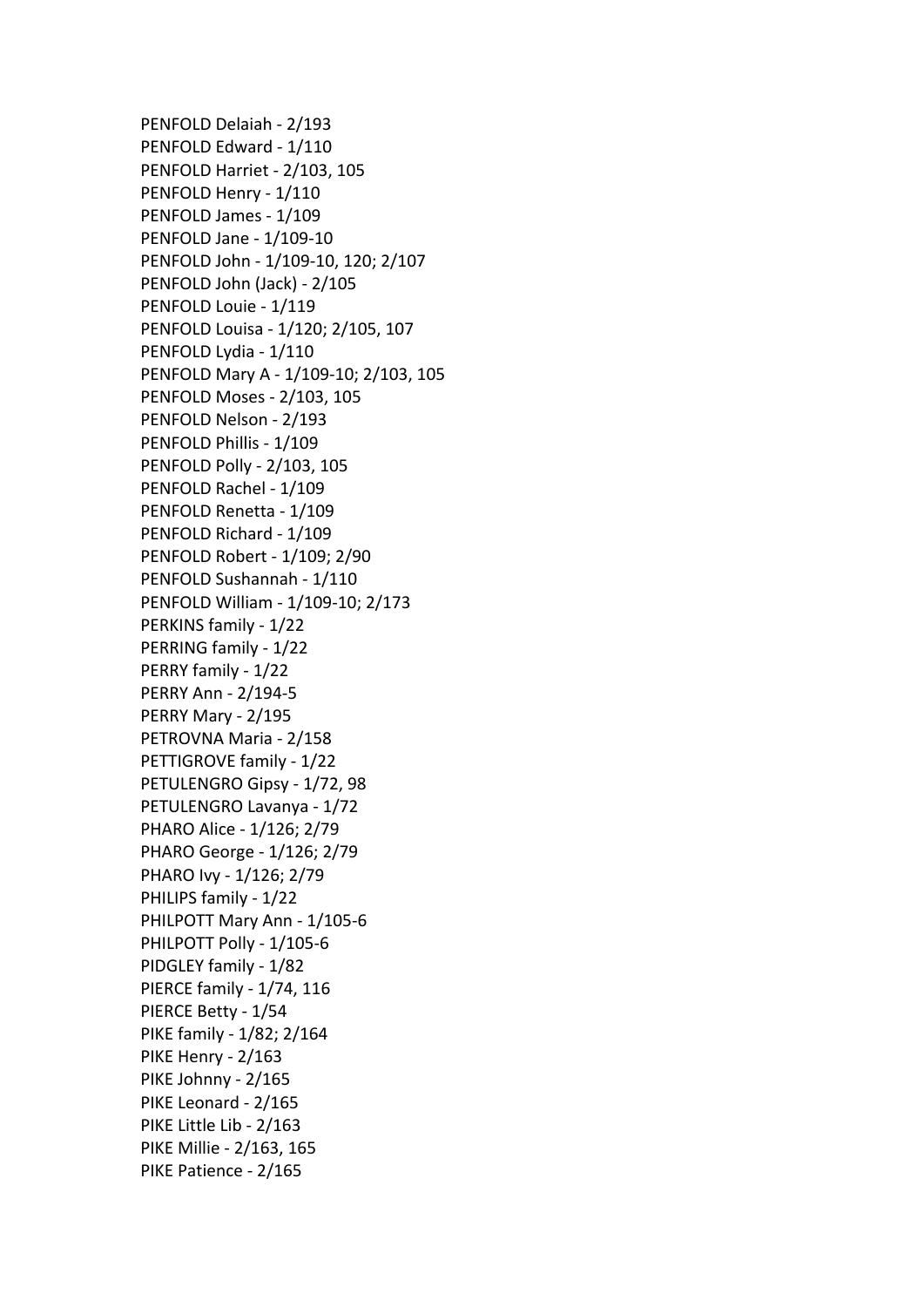PIKE Rebecca - 2/57 PIKE Rosanna - 1/82 PIKE Silvanus - 2/57, 165 PITCHER family - 1/102-3 PITCHER Alice - 1/102-3 PITCHER James - 2/6 PITCHER Stephen - 2/6 PITCHER William George - 1/102 PODALAZE Maria - 1/109 PODALAZE Roderick - 1/109 POLLARD Anna - 1/109 POWELL Elizabeth - 2/115-6 POWELL Mary - 2/115-6 POWELL Polly - 2/115-6 POWELL Sarah J - 2/116 POWELL Thomas - 2/115-6 POWELL William - 2/115-6 PRESTAGE family - 1/22 PRICE family - 1/31, 35, 74, 94, 111; 2/120 PRING family - 1/22 PROUDLEY family - 1/22 RANDALL Arthur - 2/117 RAWLINGS family - 1/82 RAY(E) family -  $1/22$ RAY(E) Alice - 1/133 RAY(E) Betsy - 1/133 RAY(E) Billy - 1/133 RAY(E) Caroline - 1/131, 133 RAY(E) Eli - 1/133 RAY(E) Elizabeth - 1/132-3; 2/29 RAY(E) Emmy - 1/133  $RAY(E)$  Freddy -  $1/133$ RAY(E) James -  $1/132$ RAY(E) Jim - 1/133  $RAY(E)$  Johnny -  $1/133$ RAY(E) Lizzie - 1/133 RAY(E) Mary - 1/133 RAY(E) Mimi - 1/133 RAY(E) Rosina - 1/133 REED family - 1/22 REESE family - 1/94 REEVE George - 1/12 REEVE Mary - 1/12 RELPH family - 2/23 REYNOLDS family - 1/22, 96 REYNOLDS Stoker - 1/131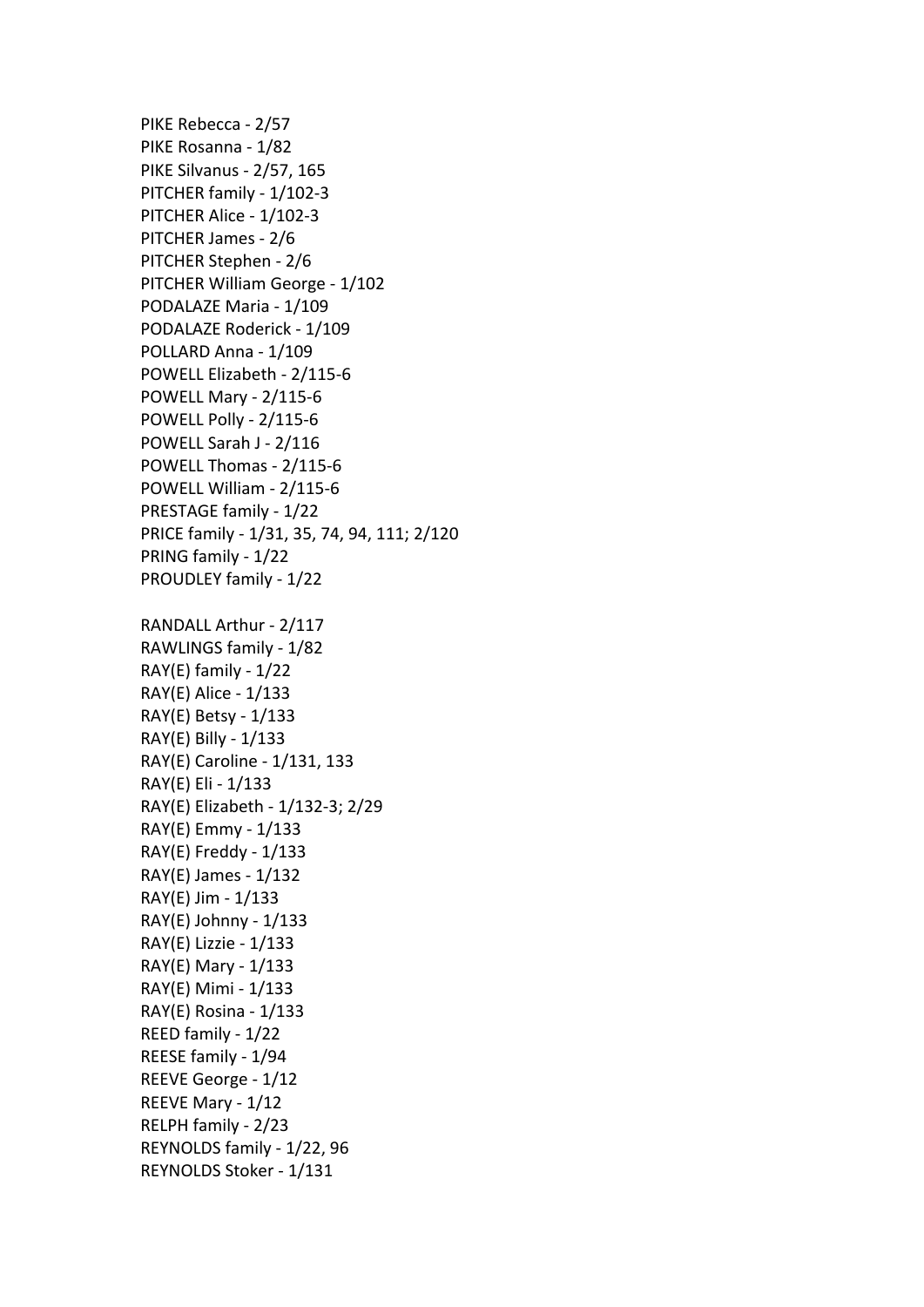RIDLEY family - 1/22 RILEY family - 1/22 RIPLEY family -  $1/22$ ,  $116$ RIPPINGTON Crows - 1/76; 2/189 ROBERTS family - 1/22 ROBERTS Alice - 2/58 ROBERTS Penelope - 2/56 ROBINSON family - 1/59 ROBINSON John - 2/127 RODDA John - 1/99 RODWELL family - 1/23 ROSE family - 1/23, 82; 2/42 ROSE Isabella - 2/128 ROSE John - 2/48 ROSE Lewis - 2/42 ROSE Sarah - 2/128 ROSS family - 1/23 ROSSITER family - 1/23 ROWLAND family - 1/23; 2/47 ROWLEY Ada May - 2/21 ROWLEY Alice - 2/21 ROWLEY Annie - 2/50-51 ROWLEY Arthur - 2/22 ROWLEY Charles Frederick - 2/22-3, 48-51 ROWLEY John - 2/21 ROWLEY John Downing - 2/22 ROWLEY Maude Ethel - 2/22, 48 ROWLEY Robert John - 2/21 ROWLEY Rosetta - 2/21 ROWLEY Sarah Ann - 2/21 ROWLEY Sarah Maria - 2/22, 50 ROWLEY Walter - 2/21 ROWLEY William - 2/21 ROWLEY William Henry - 2/21, 51 RUMBLE family - 1/23 RUSSELL family - 1/23 RUTHERFORD family - 1/116 RYE family  $- 1/116$ RYLE family - 1/94 SADLER Ellen - 2/115 SADLER John - 2/115 SADLER Louisa - 2/115 SADLER William - 2/115 SANDERS / SAUNDERS / SANDERSON family - 1/23, 82, 119; 2/29 SANDERS / SAUNDERS / SANDERSON Antonio - 2/172 SANDERS / SAUNDERS / SANDERSON Brittania - 2/103-6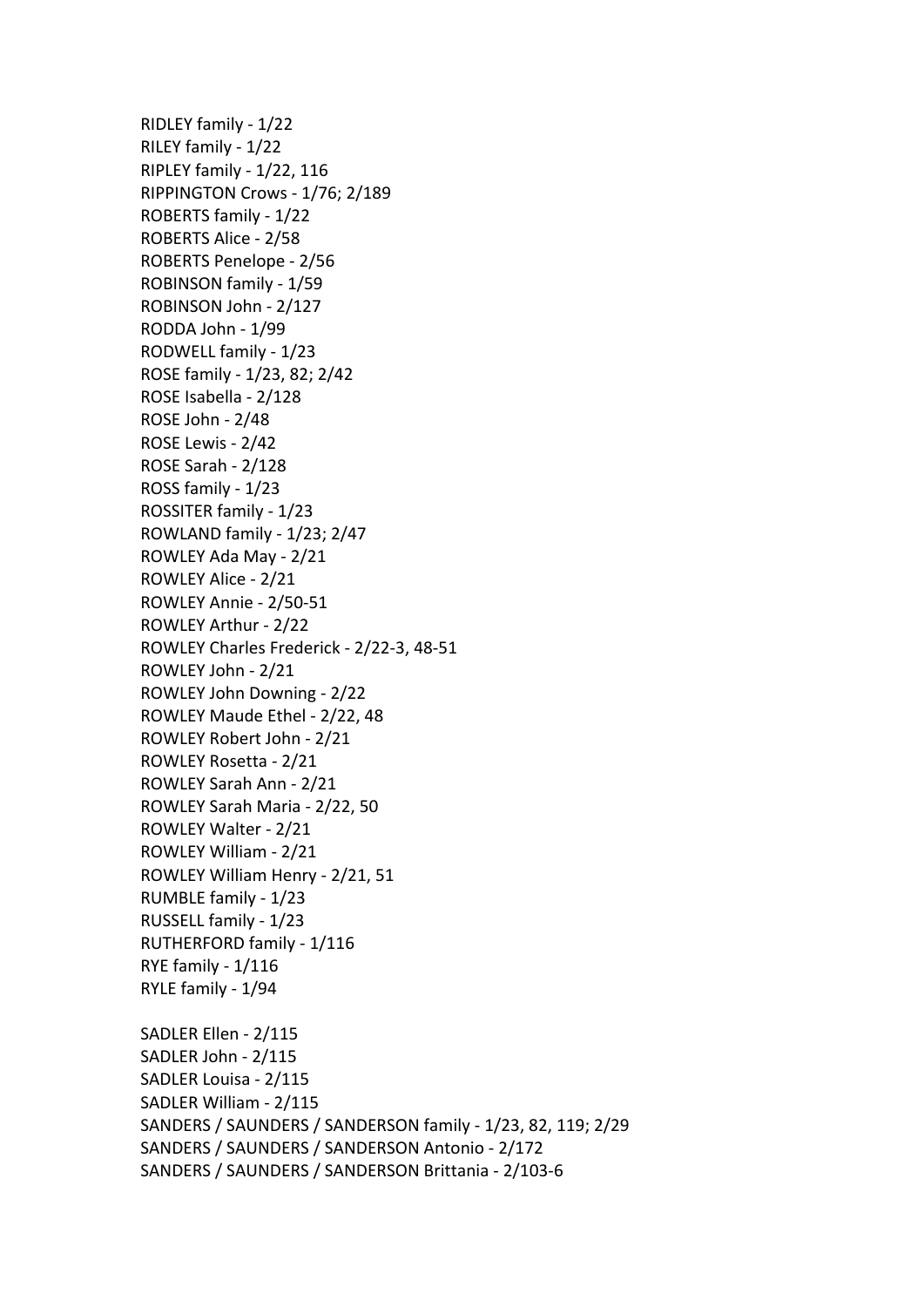SANDERS / SAUNDERS / SANDERSON Caroline - 2/90 SANDERS / SAUNDERS / SANDERSON Edmund - 2/172 SANDERS / SAUNDERS / SANDERSON Edward - 2/90, 104-6, 172 SANDERS / SAUNDERS / SANDERSON Elizabeth - 2/172 SANDERS / SAUNDERS / SANDERSON George - 2/106, 190 SANDERS / SAUNDERS / SANDERSON Jane - 2/90 SANDERS / SAUNDERS / SANDERSON Mary - 2/172 SANDERS / SAUNDERS / SANDERSON Mary Ann - 2/103, 105 SANDERS / SAUNDERS / SANDERSON Mike - 2/104 SANDERS / SAUNDERS / SANDERSON Nicol - 2/172 SANDERS / SAUNDERS / SANDERSON Polly - 2/103, 105 SANDERS / SAUNDERS / SANDERSON Sophie - 2/104 SANDERS / SAUNDERS / SANDERSON Susan - 2/90, 104-7 SAYERS family - 1/23 SCAMP family - 1/94, 116 SCAMP Hairy Tom - 1/48, 92 SCAMP Letitia - 2/66 SCAMP Oliver - 2/66 SCAMP Riley - 2/66 SCAMP Sally - 1/48, 92 SCAMP Tom - 1/48, 92 SCARROTT/ETT family - 1/94 SCARROTT/ETT Alfred - 2/137 SCARROTT/ETT Caroline - 1/120; 2/106, 191-2, 194 SCARROTT/ETT Delilah - 2/137 SCARROTT/ETT Elizabeth - 2/137 SCARROTT/ETT Fanny - 2/137 SCARROTT/ETT John - 2/137 SCARROTT/ETT Oceana - 1/55, 57 SCARROTT/ETT Shadrick - 2/137 SCARROTT/ETT Susan - 1/120; 2/107, 191-2 SCARROTT/ETT William - 1/120; 2/137, 191 SCOTT family - 1/22, 82; 2/167 SCOTT Edward - 2/167 SCOTT Fainette - 2/167 SCOTT Johnny - 2/165-7 SCOTT Patience - 2/167 SELMES family - 1/22 SHAW family - 1/30, 59, 111 **SHAW Bill - 2/10** SHAW Diane - 1/30 SHAW Mizelli - 1/30 SHAW Mybob - 1/95 SHAW Noah - 2/10 SHAW Percy - 1/18 SHAW Robert - 1/95 SHAW Rodney - 1/18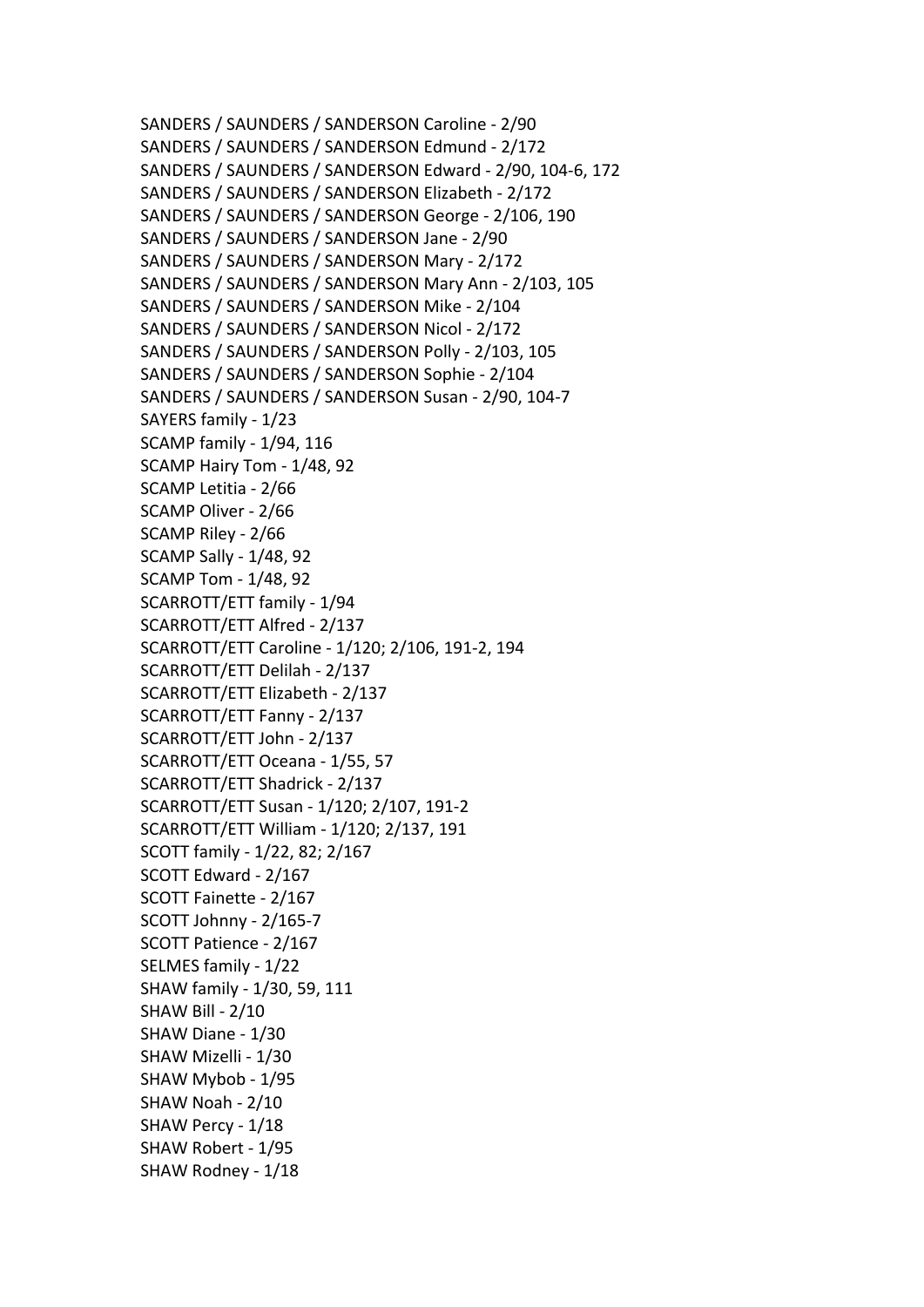SHAW Sarah - 1/30 SHAW William - 1/81, 125 SHAWYER family - 1/22 SHEEN family - 1/82 SHEPHERD family - 1/22 SHERWOOD family - 1/82 SHERWOOD Ezekiel - 1/46 SHERWOOD Sarah - 1/46 SHEVLIN family - 1/35, 94, 111 SHIPMAN Richard - 2/44 SHORT family - 1/16, 22 SIMPSON family - 1/22 SINES family - 2/167 SIVIER family - 1/22 SIVON family - 1/22 SMALL family - 1/22 SMALL Alamania - 2/124 SMALL Elizabeth - 2/124 SMALL Jack - 1/105 SMALL James - 2/124 SMALL John - 1/105 SMALL Lily - 2/124 SMALL Louisa - 1/120; 2/105, 107 SMALL Matilda - 1/105 SMART Charles - 1/114; 2/123 SMART Julia - 1/114; 2/123 SMITH family - 1/22, 32, 34, 48, 59, 77, 82, 96, 98, 111, 116; 2/81, 130, 140, 177 SMITH Ada - 2/43 SMITH Ali - 2/31 SMITH Alice - 1/131; 2/124 SMITH Alma - 1/149 SMITH Ambrose - 2/140 SMITH Amy - 1/22 SMITH Andrew - 1/22, 109 SMITH Annie - 2/31 SMITH Barbara - 2/5 SMITH Basil - 2/74 SMITH Beatrice - 1/149 SMITH Betsy - 2/31 SMITH Blanche - 2/116 SMITH Briton - 2/114 SMITH Caleb - 1/22 SMITH Caroline - 1/131; 2/5, 29 SMITH Celina - 2/5 SMITH Charity - 1/22 SMITH Charles - 2/124 SMITH Charlotte - 1/17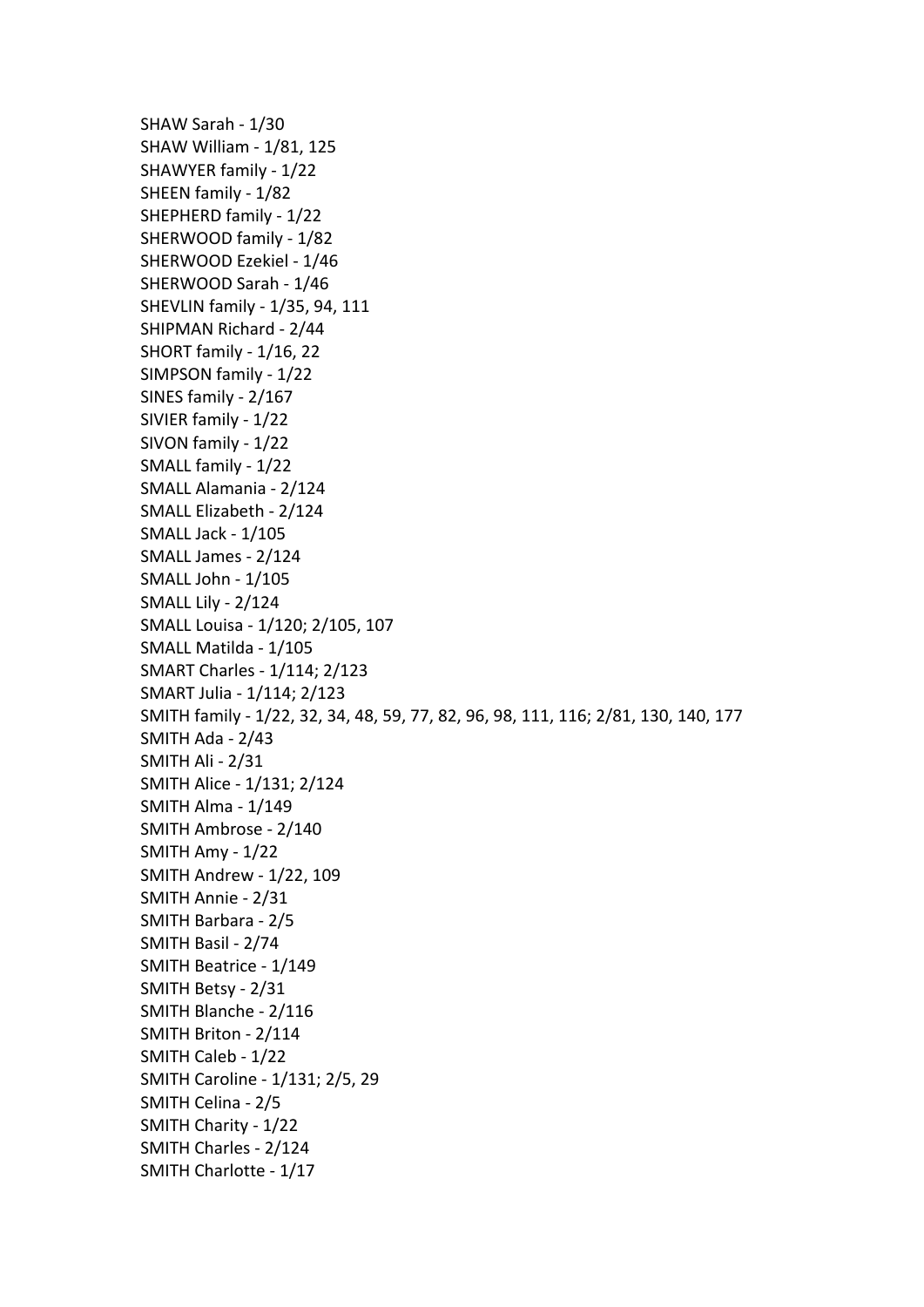SMITH Constance - 2/8 SMITH Cornelius - 1/149 SMITH Drusilla - 1/35, 78 SMITH Edward - 2/131 SMITH Elizabeth - 1/109: 2/6 SMITH Ellen - 2/114, 116 SMITH Emeni - 2/114 SMITH Emily - 1/18, 77; 2/114, 116 SMITH Emma - 2/116 SMITH Ernest - 2/124 SMITH Fenwich - 2/116 SMITH Florence - 2/115 SMITH Freda - 1/131; 2/31 SMITH Frederick - 2/124 SMITH George - 2/65, 94, 124; 2/125, 182 SMITH George W - 1/150 SMITH Georgina - 1/76; 2/188 SMITH Henry - 1/17, 131; 2/5, 81 SMITH Isaac - 2/115 SMITH Isabel - 1/77 SMITH James - 1/18, 149, 150; 2/11, 116, 132 SMITH Jane/Jaynie - 1/131, 133; 2/31, 124-5 SMITH Janet - 2/74 SMITH Jaynie - 1/131 SMITH Jimmy - 2/94 SMITH John - 1/109; 2/7-8, 74, 115 SMITH Joseph - 1/109; 2/115 SMITH Kerelanda - 2/125 SMITH Lawrence - 2/127 SMITH Lazzy - 2/125, 182 SMITH Leander - 1/76 SMITH Lementasia - 2/114 SMITH Leonard - 1/131-3; 2/29, 31 SMITH Lizzie - 2/116 SMITH Louisa - 1/149 SMITH Lucretia - 1/76; 2/188 SMITH Madora - 2/124 SMITH Margaret - 2/74, 124 SMITH Maria - 2/115 SMITH Marrion - 2/31 SMITH Martin - 2/7 SMITH Mary - 1/77, 131; 2/6, 31, 114, 116 SMITH Mary Ann - 1/109, 120; 2/5, 115 SMITH Mary Ward - 1/76; 2/188 SMITH Matthew - 2/74 SMITH Maud - 1/131 SMITH Maudie - 2/31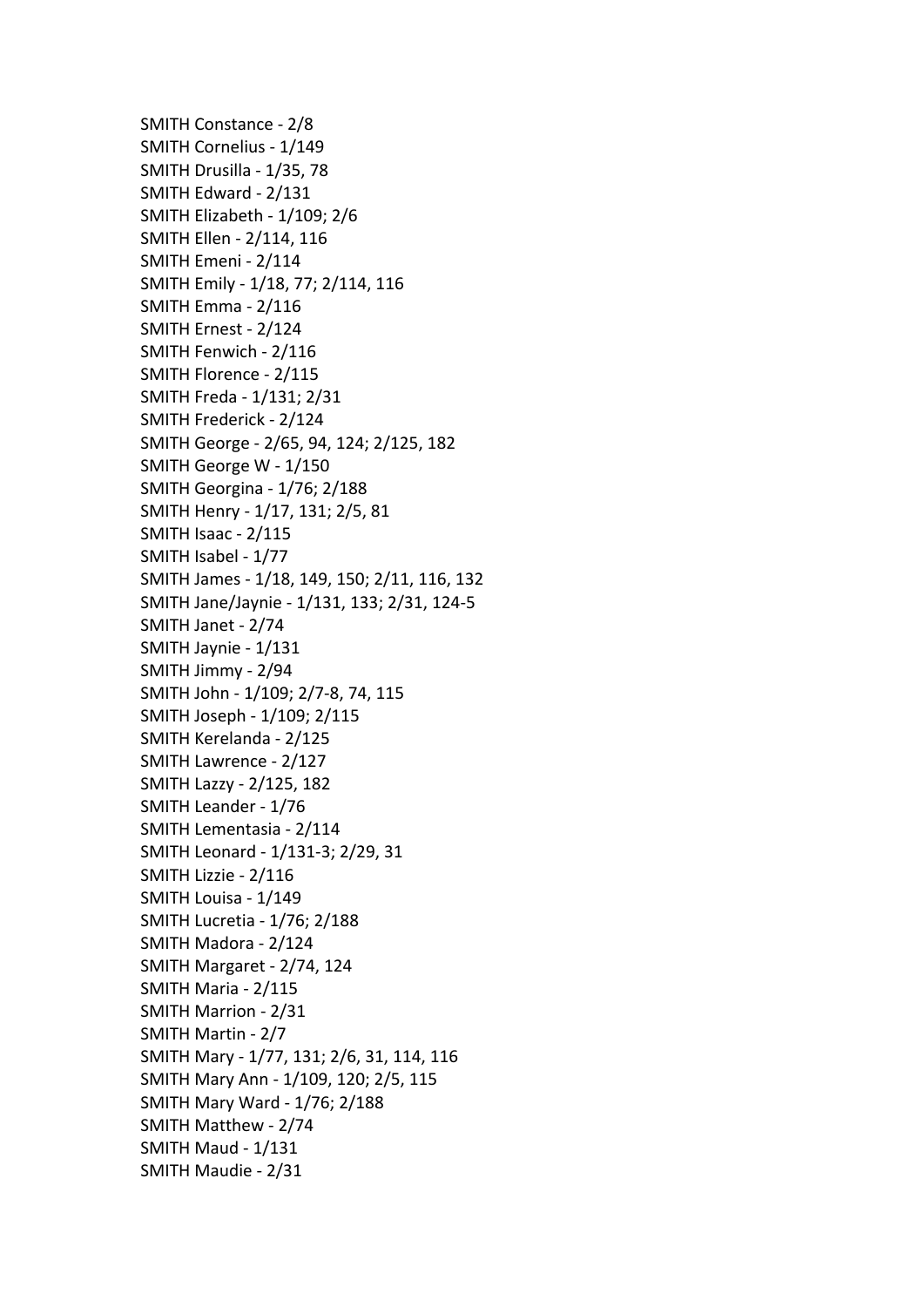SMITH Mausolina - 2/11 SMITH Mog - 2/74 SMITH Monteque - 2/74 SMITH Nelson - 1/131 SMITH Noah - 1/149 SMITH Ochenery - 1/76; 2/189 SMITH Oliver - 1/131; 2/30 SMITH Peter - 2/6 SMITH Phoebe - 1/130; 2/5 SMITH Phoenix - 2/114 SMITH Polly - 2/94 SMITH Priscilla - 1/76, 109 SMITH Rachel - 1/109 SMITH Reconcile - 1/76; 2/189 SMITH Resevir - 1/77 SMITH Reynolds - 1/96 SMITH Riley - 2/114 SMITH Robert Casper - 2/113 SMITH Rose - 2/116 SMITH Rosetta - 2/114 SMITH Sam - 1/126; 2/79 SMITH Sarah - 2/8, 129 SMITH Sarah Ann - 2/113 SMITH Scicily - 2/124 SMITH Selina - 1/114; 2/5, 123 SMITH Shadrack - 1/77; 2/173 SMITH Sidney - 1/131 SMITH Sophia - 1/149; 2/114-5 SMITH Stephen - 2/113 SMITH Sushannah - 1/109 SMITH Sybaranor - 2/11 SMITH Sylvester - 1/149 SMITH Teni - 2/182 SMITH Thomas - 1/22; 2/7-8 SMITH Tynimere - 2/131 SMITH Unatty - 2/11 SMITH Vancy - 2/114 SMITH Walter - 1/78 SMITH Will - 2/74 SMITH William - 1/18, 149; 2/5, 8, 11, 114-5 SMITH Wisdom - 1/76, 77; 2/188 SMITH Woodfine - 2/8 SNOOK Susannah - 1/99 SPARKS family - 1/22 SPENCER family - 1/116 SPENCER Edmund - 1/76; 2/188 SPENCER Hannah - 1/76; 2/188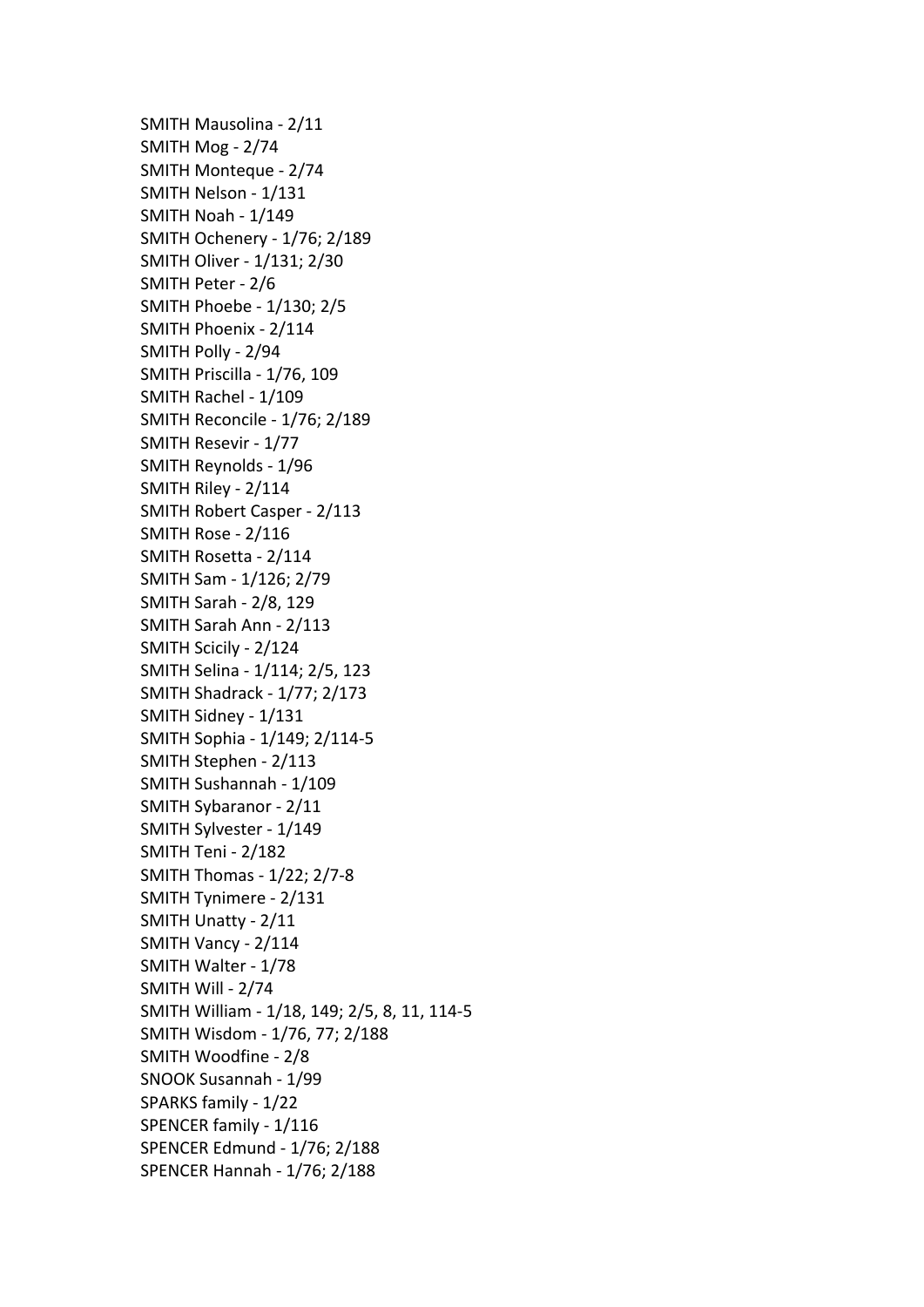SPENCER Mary - 1/76; 2/188 SPICE $(R)$  family -  $1/22$ SPRAGUE family - 1/128-9 SPURRETT family - 1/145, 147 SPURRETT Bella - 1/145 SPURRETT Bill - 1/145 SPURRETT Cladie - 1/145 STALK family - 1/22 STANFORD family - 1/22 STANLEY family - 1/22, 82, 116; 2/177 STANLEY Betsy - 1/52, 74 STANLEY David - 1/61 STANLEY Eliza - 1/61 STANLEY Mary - 1/83 STANLEY Peter - 1/35 STANLEY William - 1/61 STAPLETON Black Bud - 1/78 STAPLETON Black Sandy - 1/78 STAPLETON Cox - 1/78 STAPLETON Eany - 1/78 STAPLETON Fright Fue - 1/78 STAPLETON Granny Mistress - 1/78 STAPLETON Harriet - 1/78 STAPLETON Henry - 1/78 STAPLETON Misty - 1/78 STEELE Diane - 1/30 STENNING James - 2/129 STENNING Jane - 2/129 STENNING Jane Isabella - 2/129 STEPHNEY Elias - 1/76; 2/188 STEPHNEY Elizabeth - 1/76; 2/188 STERIO family - 1/84 STEVENS/STEPHENS family - 1/94 STEVENS/STEPHENS Rosetta - 2/21 STEWARD Annie - 1/149 STEWARD James - 1/149 STEWARD Mary E - 1/149 STEWARD Sophia - 1/149 STOKES family - 1/82 STOKES Liza - 2/167 STOKES Morris - 2/167 STONE family - 1/22 STONE Elizabeth - 1/109 STONE Patience - 1/109 STONE Robert - 1/109 STONE Thomas - 1/109 SULLIVAN family - 1/22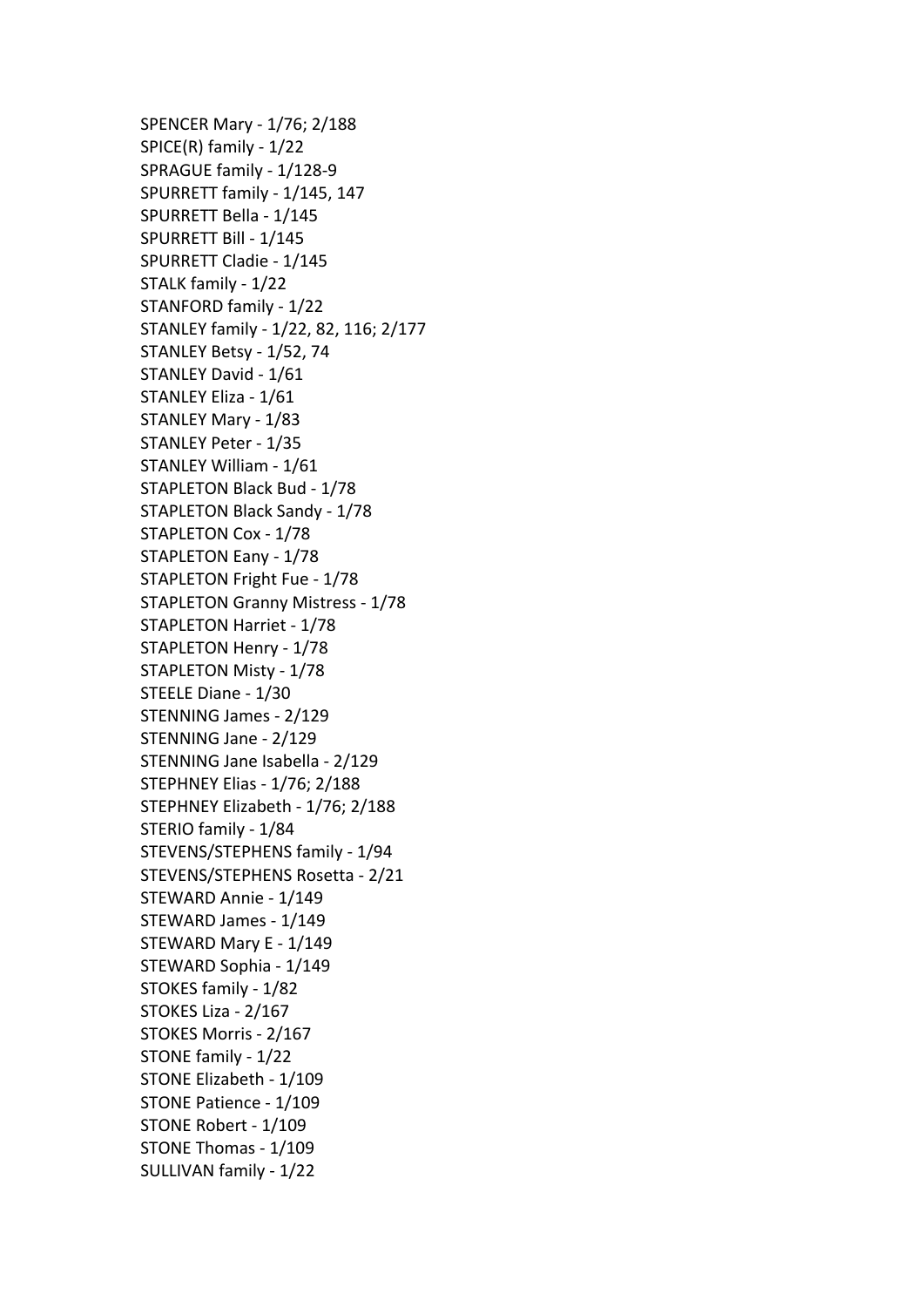SUTTON Angelina - 1/106 SUTTON Percy - 1/106 SWALES Jeremiah - 2/114 SWALES Rachel Ann - 2/114 SWAN family - 1/22 SYNES family - 2/167 TALLY George - 2/22 TAMLIN family - 1/23 TAYLOR family - 1/35, 96 TAYLOR Annie - 1/33 TAYLOR Kenneth - 1/95 TAYLOR Pennie - 1/95 TAYLOR Sid - 1/33 TERRY family - 1/23 THATCHER family - 1/23 THOMPSON family - 1/23 THORPE family -  $1/23$ ,  $148$ TIDY family - 1/23 TINKER family - 1/23 TODD family - 1/105 TODD Isaac - 1/105 TODD Louisa - 1/105 TODD Mary Ann - 1/105 TOOGOOD family - 1/94 TSCHURON Nicolas - 2/158, 160 TULET Edmund - 2/129 TURNER family - 1/23 TURPIN family - 1/96 TWINLEY family - 1/116 VANNER family - 1/23 VAREY family - 1/34, 97, 116 VENESS/VENUS family - 1/22 VIGOT family - 1/22 VINCENT family - 1/116 VINDEN Lily - 1/9 VINDEN Stanley - 1/127; 2/80 VINEY Ernie - 2/31 VINEY Mary - 2/31 VIRGO Albert - 1/107 VIRGO Cornelius - 1/107 VIRGO John - 1/107

WALKER family - 1/22 WALL John - 1/126; 2/79 WALLER family - 1/22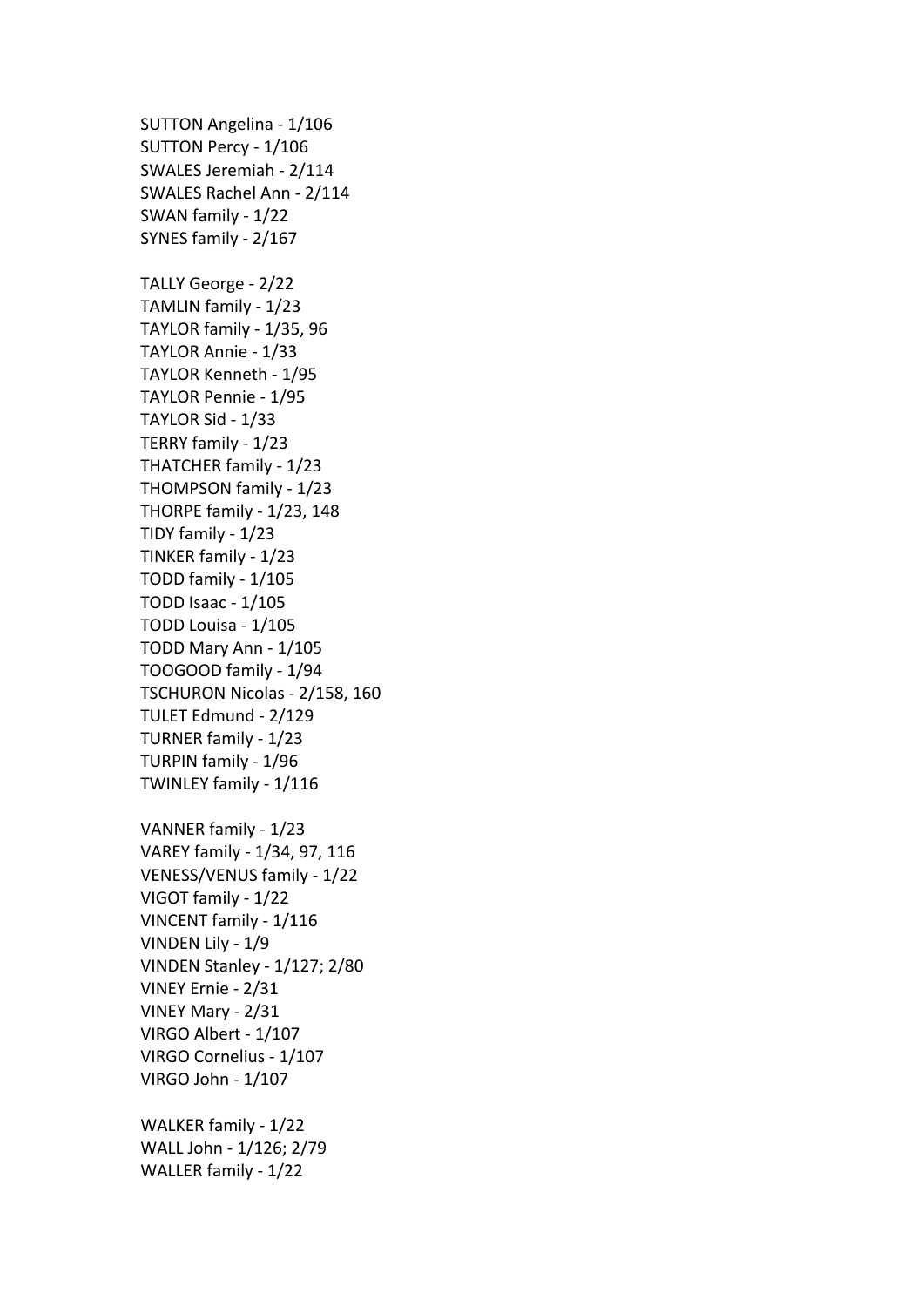WALLSER Thomas - 1/99 WARD Charlotte - 2/193 WARE family - 1/22 WAREHAM family - 1/22 WARN family - 1/22 WARREN Jane - 2/129-30 WATERFIELD family - 1/22 WATLAND family - 1/58 WATTS Caroline - 2/64 WATTS William - 2/64 WEBB family - 1/22, 116 WEBBMAN family - 1/116 WELLS family - 1/22, 82 WELLS Amy - 1/14 WELLS Betsy - 1/133 WELLS George - 2/99 WELLS Harriet - 2/99 WELLS Harry - 2/99 WELLS Jimmy - 1/133 WELLS Joseph - 2/173 WELLS William - 1/14 WENAN family - 1/22 WENHAM/WENMAN family - 1/116 WEST family - 1/22 WEST Mr - 1/49; 2/168 WESTON Phoebe - 1/12 WESTWOOD William - 2/114 WHATNELL family - 1/148 WHEELER family - 1/22 WHITE family - 1/22, 82 WHITE Annie - 2/175 WHITE Michael - 2/175 WHITE Richard - 2/175 WHITE Susan - 1/110 WHITE Thomas - 1/110 WHITFIELD Susan - 2/72 WHITTLE Ivy - 1/126; 2/79 WHITTLE Lewis - 1/126; 2/79 WICKENS family - 1/22 WICKRAM family - 1/22 WILDE family - 1/22 WILKINS family - 1/22 WILL (or Smith?) Gypsy - 2/74 WILLETT family - 1/23, 82 WILLIAMS family - 1/23 WILLIAMS Charlotte - 1/12 WILLIAMS Ellen - 1/92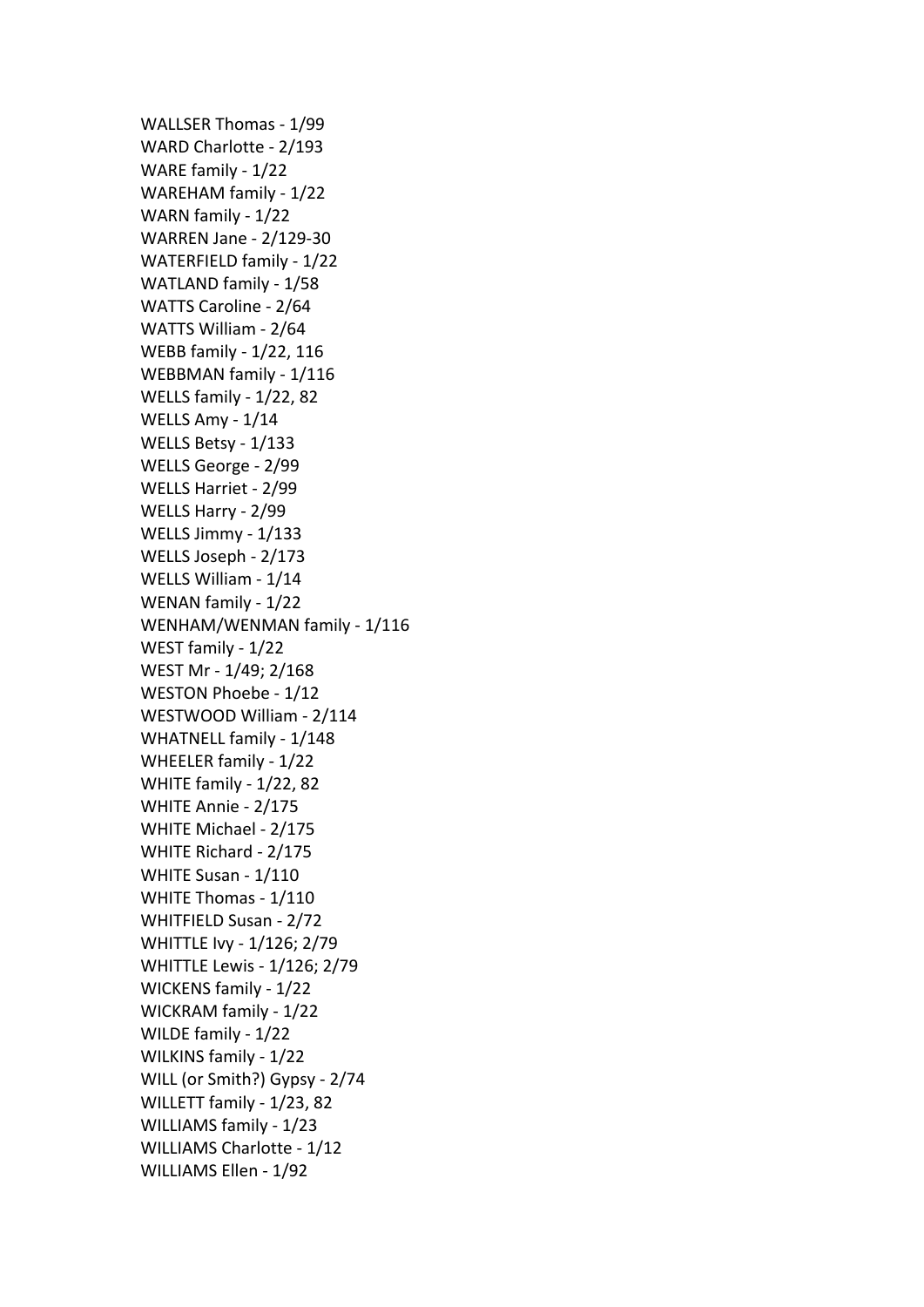WILLIAMS Jenteeler - 2/6 WILLIAMS John - 2/65 WILLIAMS Joseph - 2/6 WILLIAMS Lavinia - 2/6 WILLIAMS Matilda - 2/6 WILLIAMS Thomas - 1/12 WILLIAMS True - 1/12 WILLIS family - 1/23 WILLOUGHBY family - 1/23 WILLS Benjamin - 2/99 WILLS James - 2/99 WILLS Joseph - 2/99 WILLS Josiah - 2/99 WILLS Laura - 2/99 WILLS Sarah - 2/99 WILSON family - 1/23, 127; 2/80 WILSON James Henry - 2/117 WILSON Robert - 2/115 WINDER family - 1/23 WOOD family - 1/37, 94, 96, 104, 148 WOOD Alobubun? - 1/18 WOOD Eliza - 1/105-6 WOOD Elizabeth - 1/12 WOOD John  $-1/12$ WOOD Nancy - 2/120 WOOD Siaforella - 1/75 WOOD Turpin - 1/96 WOOD William - 1/12 WOOLSTONE Mary Ann - 1/105-6 WRIGHT(S) family  $-1/23$ WRIGHT(S) Catherine - 2/67 WRIGHT(S) Emma - 2/67 WRIGHT(S) Harriet - 2/65, 67 WRIGHT(S) John - 2/67 WRIGHT(S) Kate - 2/45 WRIGHT(S) Richard - 2/65 WYATT Annie - 2/31 WYATT Stanley - 2/31 WYN Herbert - 2/44 YEATES family - 1/23 YELDON family - 1/23 YOUNG family - 1/59, 148; 2/4, 185 YOUNG Caroline - 2/124 YOUNG Lenda - 2/124

YOUNG Mackenzie - 2/124 YOUNG Noah - 2/124